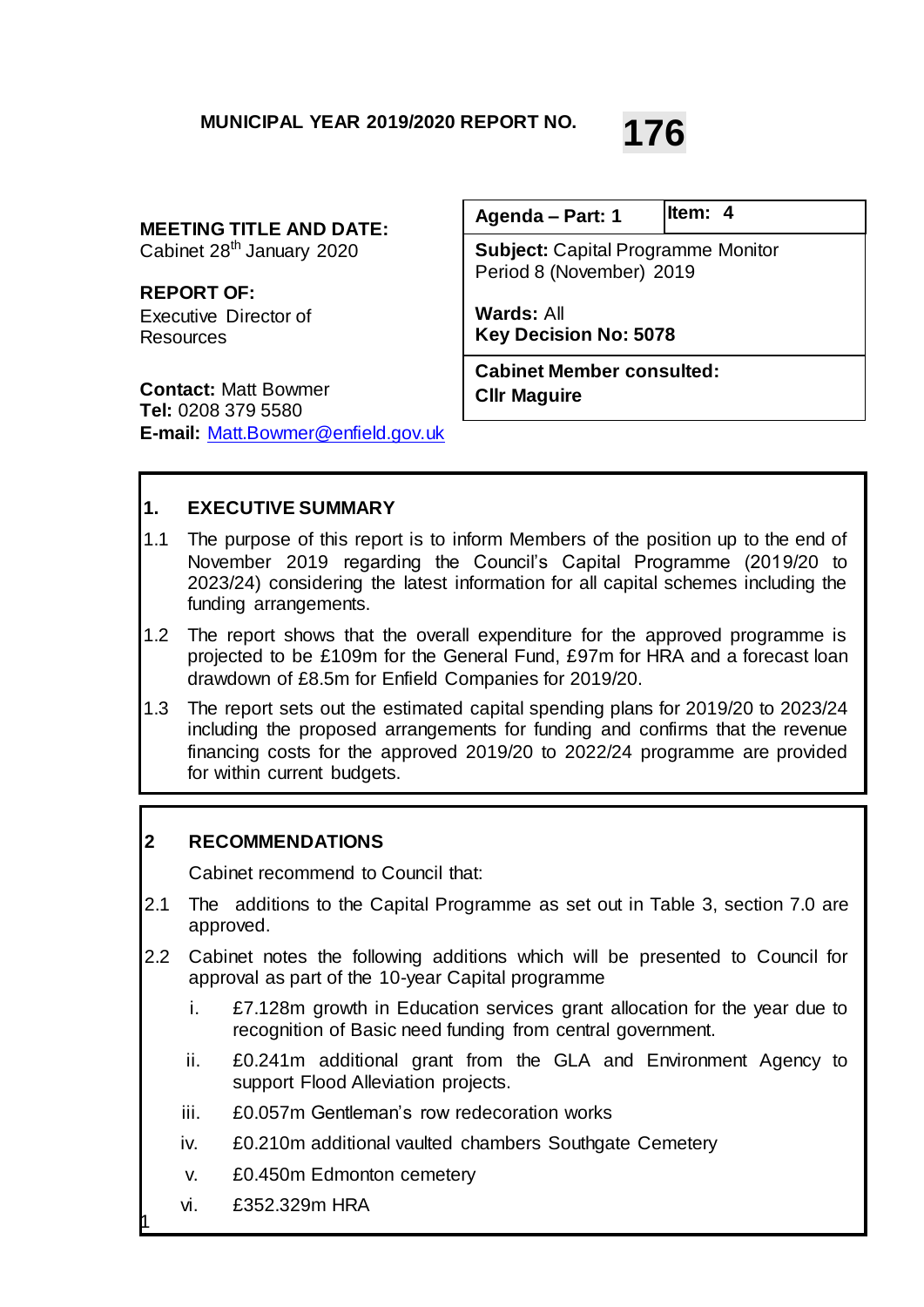2.3 Note the revised five-year approved programme totalling £1,321m as set out in Appendix A

2.4 Agrees the proposed reductions of £2.925m set out in Table 4, Section 8

#### **3. BACKGROUND**

- 3.1. The Council's Capital Programme is continually reviewed, and monitoring reports are submitted to Cabinet four times a year. The Council continually strives to maximise external grants and contributions to fund projects wherever possible and therefore minimise the need to borrow.
- 3.2. This is the final report on the Capital Strategy (2019/20), four-year General fund Capital Programme (2019/20 to 2022/23) and five-year HRA programme (2019/20 to 2023/24) as approved by Council on the 27th February 2019. This is reporting the forecast outturn position at the end of the November 2019.

#### **4. 2019/20 CAPITAL PROGRAMME BUDGET**

- 4.1. The full capital programme is detailed in Appendix A and is a five-year programme with the budgets shown inclusive of carry forwards from 2018/19.
- 4.2. The approved capital budget for the current financial year 2019/20 is summarised in Table 1 below and this provides the latest position reflecting updated project expenditure profiles as advised by programme managers.

|                                                       | <b>Budget</b> | Repro-    | <b>Growth</b> | Reduc-<br>tions | <b>Forecast</b> | <b>Actuals</b> | <b>Spend</b>  |
|-------------------------------------------------------|---------------|-----------|---------------|-----------------|-----------------|----------------|---------------|
|                                                       |               | filing    |               |                 |                 |                |               |
|                                                       | £000          | £000      | £000          | £000            | £000            | £000           | $\frac{9}{6}$ |
| <b>Resources</b>                                      | 9,429         | (805)     | 0             | 0               | 8,624           | 2,182          | 25%           |
| People                                                | 15,684        | (9, 401)  | 7,128         | 0               | 13,411          | 6,494          | 48%           |
| Place                                                 | 55,841        | (9,828)   | 241           | (2, 925)        | 43,329          | 19,263         | 44%           |
| Place -<br>Meridian<br>Water                          | 30,200        | 14,254    | $\Omega$      | $\Omega$        | 44,453          | 12,710         | 29%           |
| Chief<br>Executive                                    | $\Omega$      | $\Omega$  | 29            | $\Omega$        | 29              | $\mathbf{0}$   | 0%            |
| <b>General Fund</b>                                   | 111,155       | (5, 781)  | 7,397         | (2, 925)        | 109,846         | 40,649         | 37%           |
| exc.<br><b>Companies</b>                              |               |           |               |                 |                 |                |               |
| Energetik                                             | 3,915         | (855)     | $\Omega$      | 0               | 3,060           | 1,170          | 38%           |
| Housing<br>Gateway Ltd                                | 12,936        | (7, 436)  | $\Omega$      | 0               | 5,500           | 5,500          | 100%          |
| <b>Total General</b><br>Fund inc.<br><b>Companies</b> | 128,005       | (14, 072) | 7,397         | (2, 925)        | 118,406         | 47,319         | 40%           |
| Place - HRA                                           | 96,164        | (6, 781)  | 7,683         | $\mathbf 0$     | 97,066          | 41,032         | 42%           |
| <b>Total Capital</b><br><b>Programme</b>              | 224,169       | (20, 853) | 15,080        | (2, 925)        | 215,472         | 88,351         | 41%           |

#### **Table 1 Current Year Capital Programme 2019/20**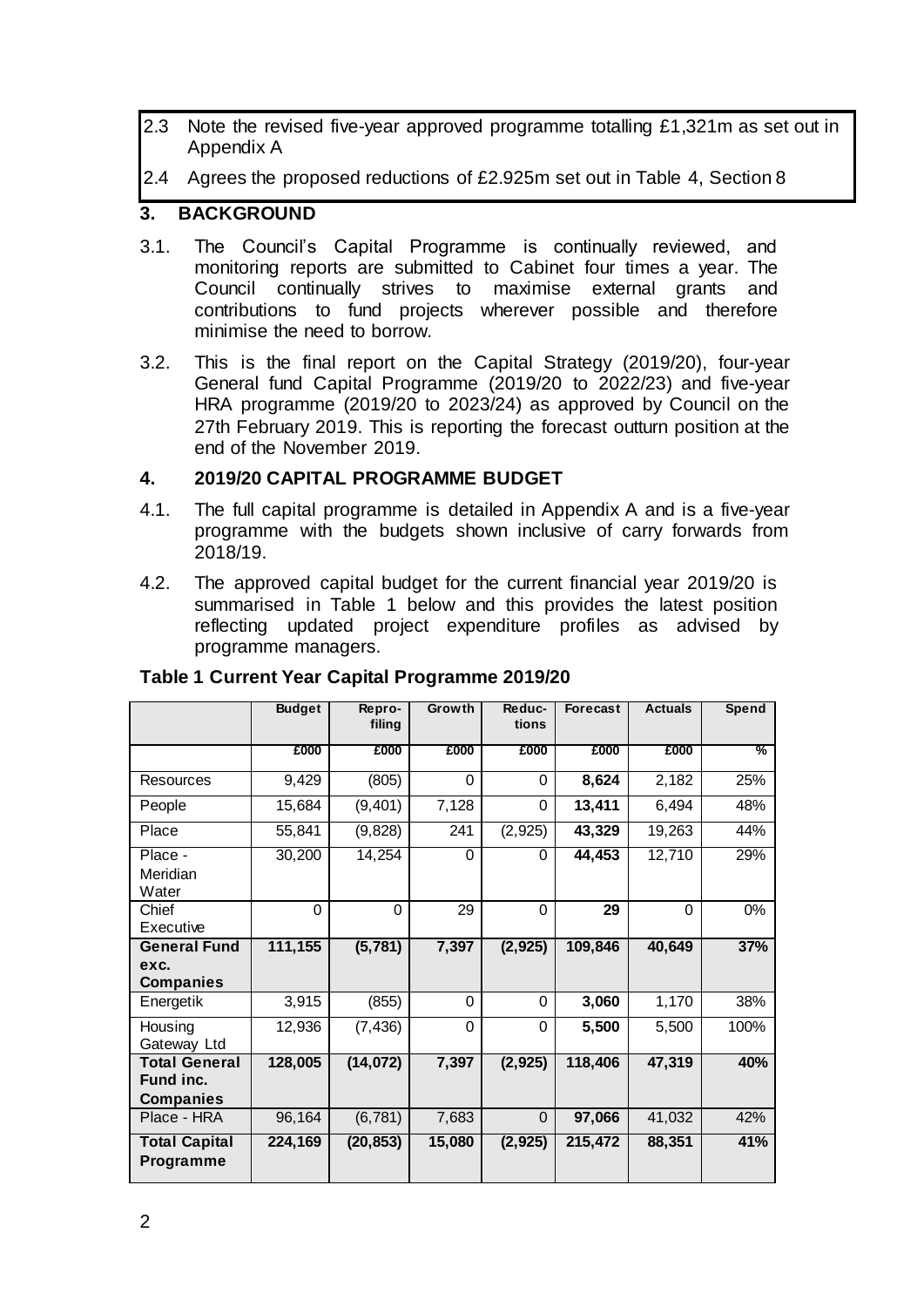#### **BUDGET REPROFILING**

4.3. These are changes regarding the forecast timing of expenditure from the approved programme between financial years with no reported increase or decrease in budget requirement. Unless otherwise reported below these movements have minimal impact on the overall delivery of the project. Where service delivery may be impacted, this will be reported in the Capital Monitor reports to Cabinet.

## **Table 2 Budget Reprofiling**

Table 2 summarises the budget reprofiling in month 8 (November 2020), with explanations below the table for the significant items

|                           | 20/19/20 | 2020/21   | 2021/22                 | 2022/23                 | 2023/24                 | <b>Future</b><br>Years  | <b>Funding</b><br><b>Source</b> |
|---------------------------|----------|-----------|-------------------------|-------------------------|-------------------------|-------------------------|---------------------------------|
|                           | £000     | £000      | £000                    | £000                    | £000                    | £000                    |                                 |
|                           |          |           |                         |                         |                         |                         |                                 |
| IT Investment             | (451)    | 451       | $\mathbf 0$             | $\mathbf 0$             | 0                       | $\mathbf 0$             | General                         |
|                           |          |           |                         |                         |                         |                         | Resources                       |
| Libraries                 | (354)    | 354       | 0                       | $\overline{0}$          | $\overline{0}$          | 0                       | General<br>Resources            |
| <b>RESOURCES</b>          | (805)    | 805       | $\mathbf 0$             | $\mathbf 0$             | $\bf{0}$                | $\bf{0}$                |                                 |
| Schools'                  | (9,057)  | 9,057     | $\overline{0}$          | $\overline{0}$          | $\overline{0}$          | $\overline{0}$          | External                        |
| Future                    |          |           |                         |                         |                         |                         | Grant                           |
| Programme                 |          |           |                         |                         |                         |                         | (ESFA)                          |
| <b>Extra Care</b>         | (344)    | 344       | 0                       | $\mathbf 0$             | $\mathbf 0$             | 0                       | General                         |
| Housing:<br>Reardon Court |          |           |                         |                         |                         |                         | Resources                       |
| <b>PEOPLE</b>             | (9, 401) | 9,401     | $\mathbf 0$             | $\mathbf 0$             | $\bf{0}$                | $\bf{0}$                |                                 |
| Corporate                 | (550)    | 550       | $\overline{0}$          | $\overline{0}$          | $\overline{0}$          | $\overline{0}$          | General                         |
| Property                  |          |           |                         |                         |                         |                         | Resources                       |
| Investment                |          |           |                         |                         |                         |                         |                                 |
| Programme                 |          |           |                         |                         |                         |                         |                                 |
| Flood                     | (633)    | 633       | $\overline{0}$          | $\overline{0}$          | $\overline{0}$          | $\overline{0}$          | External                        |
| Alleviation               |          |           |                         |                         |                         |                         | Grants                          |
|                           |          |           |                         |                         |                         |                         | $(GLA, EA)$ &<br>General        |
|                           |          |           |                         |                         |                         |                         | Resources                       |
| Electric                  | (1,000)  | 1,000     | 0                       | 0                       | $\mathbf 0$             | 0                       | General                         |
| Quarter                   |          |           |                         |                         |                         |                         | Resources                       |
| Meridian                  | 14,254   | (14, 254) | $\overline{0}$          | $\mathbf 0$             | $\mathbf 0$             | 0                       | External                        |
| Water                     |          |           |                         |                         |                         |                         | Grants (HIF)                    |
|                           |          |           |                         |                         |                         |                         | & General                       |
| Montagu                   | (7,650)  | 7,650     | $\mathbf 0$             | $\mathbf 0$             | 0                       | 0                       | Resources<br>General            |
| Industrial                |          |           |                         |                         |                         |                         | Resources                       |
| <b>Estate</b>             |          |           |                         |                         |                         |                         |                                 |
| Tennis Courts             | 5        | (5)       | 0                       | $\mathbf 0$             | $\mathbf 0$             | 0                       | General                         |
| Works                     |          |           |                         |                         |                         |                         | Resources                       |
| <b>PLACE</b>              | 4,425    | (4, 425)  | $\overline{\mathbf{0}}$ | $\overline{\mathbf{0}}$ | $\overline{\mathbf{0}}$ | $\overline{\mathbf{0}}$ |                                 |
| Major Works               | (3, 850) | 1,680     | 10,562                  | (818)                   | 24,633                  | (32, 207)               | Reserves                        |
|                           |          |           |                         |                         |                         |                         | $(MRA)$ &                       |
|                           |          |           |                         |                         |                         |                         | General                         |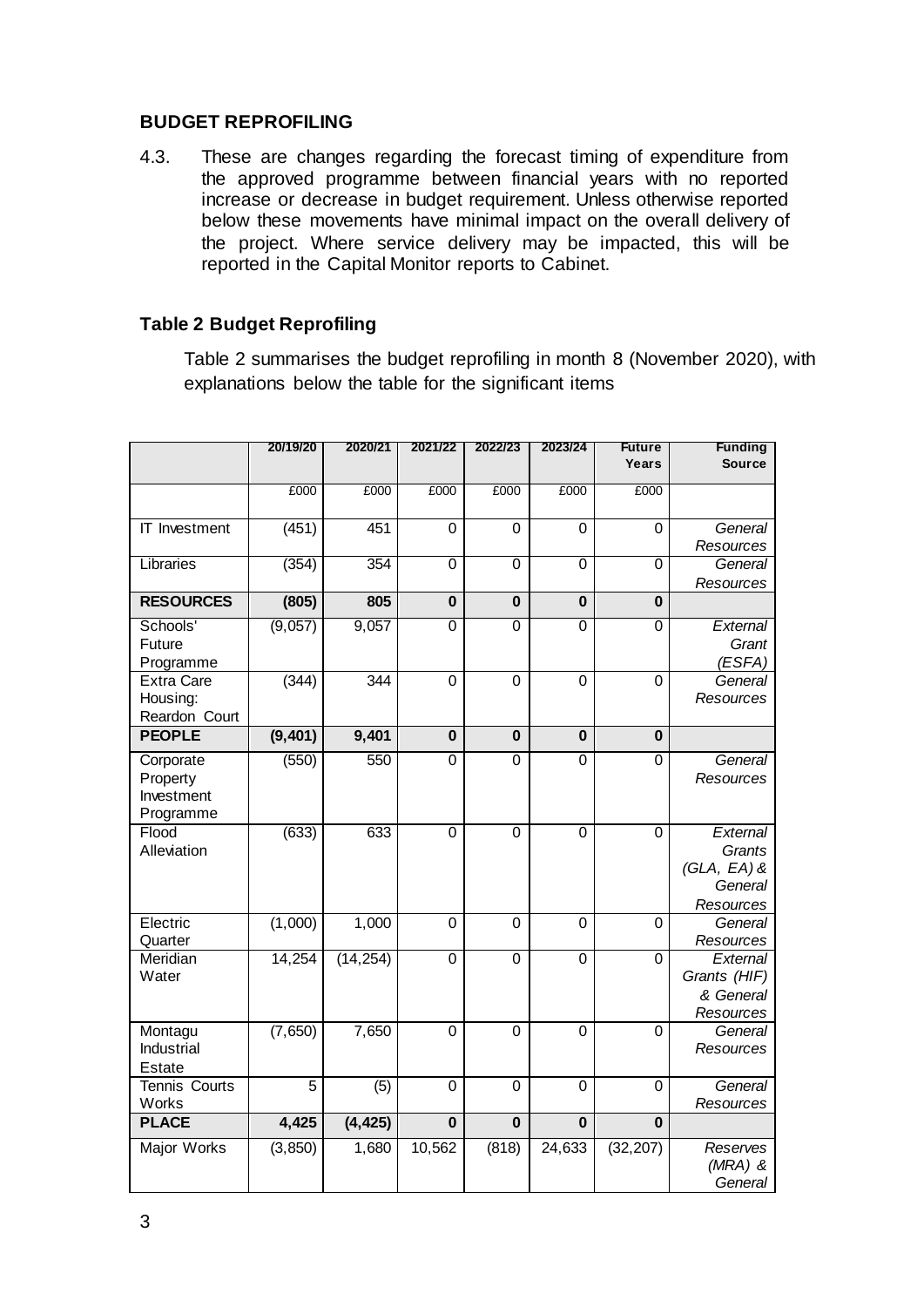|                                                     |           |          |          |             |                |              | Resources                                                             |
|-----------------------------------------------------|-----------|----------|----------|-------------|----------------|--------------|-----------------------------------------------------------------------|
| <b>Minor Works</b>                                  | (1,000)   | 4,776    | 1,623    | 1,623       | 3,323          | (10, 346)    | Earmarked<br>Reserves                                                 |
| <b>Fire Works</b>                                   | (3, 450)  | 3,450    | 0        | $\Omega$    | $\Omega$       | 0            | General<br>Resources                                                  |
| Estate<br>Regeneration                              | (4, 324)  | 4,324    | $\Omega$ | $\Omega$    | $\Omega$       | $\Omega$     | External<br>Grant<br>(GLA), RTB<br>Receipts &<br>General<br>Resources |
| Development<br>Programme                            | 5,842     | (5, 842) | $\Omega$ | $\Omega$    | $\Omega$       | $\Omega$     | External<br>Grant<br>(GLA), RTB<br>Receipts &<br>General<br>Resources |
| <b>HRA</b>                                          | (6, 781)  | 8,388    | 12,185   | 805         | 27,956         | (42, 553)    |                                                                       |
| Energetik                                           | (855)     | 855      | 0        | 0           | 0              | 0            | General<br>Resources                                                  |
| Housing<br>Gateway Ltd                              | (7, 436)  | 7,436    | $\Omega$ | $\mathbf 0$ | $\overline{0}$ | $\mathbf{0}$ | General<br>Resources                                                  |
| <b>COMPANIES</b>                                    | (8, 291)  | 8,291    | $\bf{0}$ | $\bf{0}$    | $\bf{0}$       | $\bf{0}$     |                                                                       |
| <b>TOTAL</b><br><b>Budget</b><br><b>Reprofiling</b> | (20, 853) | 22,460   | 12,185   | 805         | 27,956         | (42, 553)    |                                                                       |

#### 4.4. IT Investment

- 4.4.1. There is £0.451m of spend reprofiled into 2020/21.
- 4.4.2. The customer platform replacement (CRM) project is now at tender stage and will be implemented by the autumn of 2020/21, followed by an ongoing development, resulting in the need for the budget to be reprofiled.
- 4.4.3. Transformation programmes (Children's & Payments) originally included in £32m ICT Capital Investment (KD4410) have been delayed due to resource challenges and changes to requirements (scope, benefits and objectives) and will therefore carry on into 2020/21. The Transformation Portfolio has also been increased by two new programmes (Build the Change and Customer Experience) since April 2017 and these will continue into 2020/22.
- 4.5. Libraries
- 4.5.1. The customer access centre approach is in progress for implementation in 2020/21 onwards and therefore, funds will need to be re-profiled.
- 4.6. Education
- 4.6.1. £1.4m was set-aside in the Quarter One monitor due to a legal dispute with the contractor for the Orchardside pupil referral unit. The contractor has voluntarily withdrawn this claim and therefore the budget is not required in 2019/20.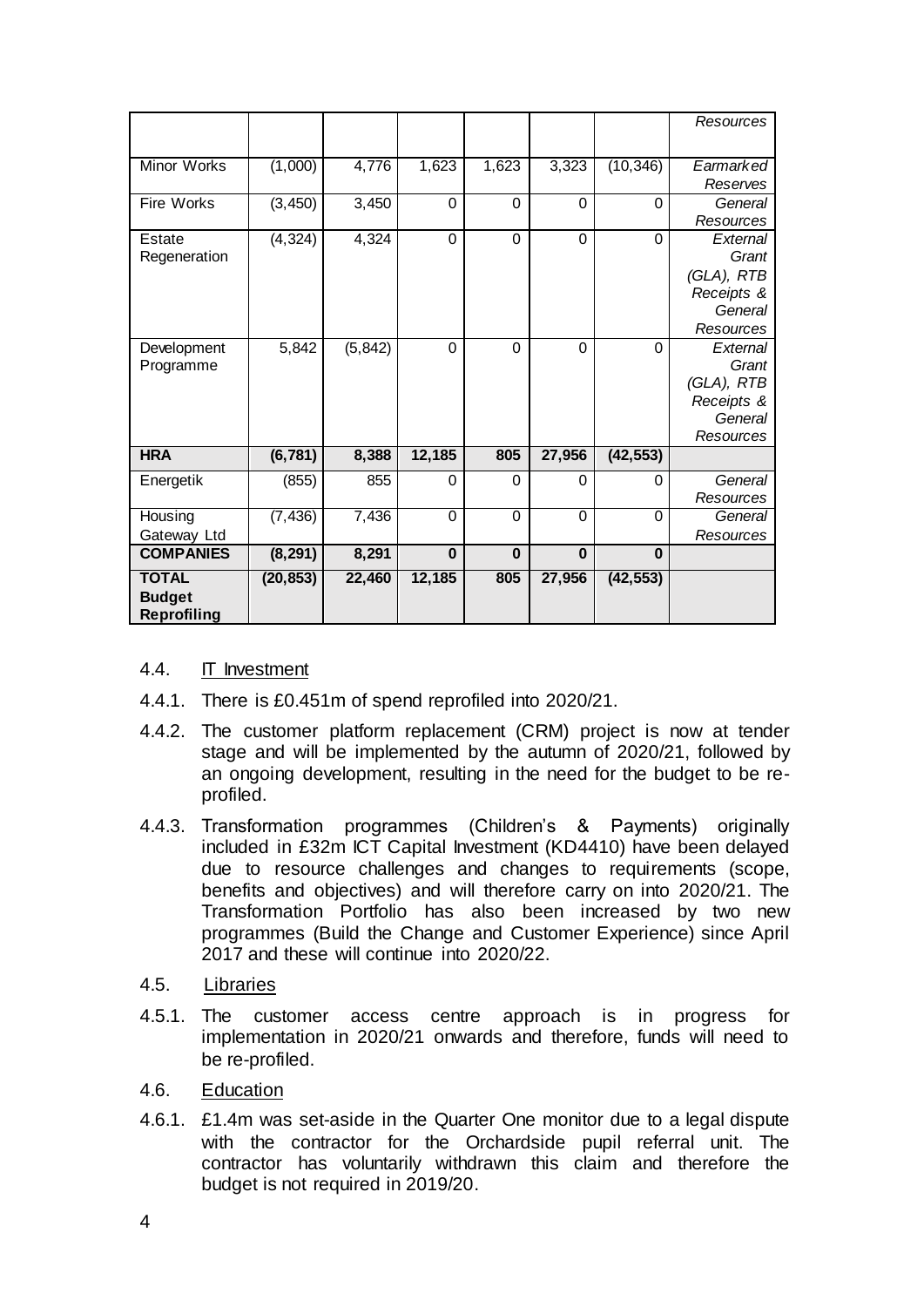#### 4.7. Reardon Court

4.7.1. The demolition of the existing building has had to be delayed to 2020/21 due to the building being occupied by bats. Natural England have advised that the existing building can only be demolished, and the bats removed when planning permission has been given for the new development. The bat removal and demolition works are anticipated to commence around October 2020.

#### 4.8. Corporate Property Investment Programme (CPIP)

4.8.1. The bulk of the CPIP programme approved earlier this financial year will be spent on design and planning work and a start on site for the relocation of ILDS from St Andrews House to Enfield Highway and design and feasibility work for the Build the Change project. Physical works for the Build the Change project will be included in CPIP Funding approvals being presented to Cabinet in January 2020. Previously approved funding for these works has therefore been reprofiled to align with this.

#### 4.9. Flood Alleviation – Albany Park Wetlands

- 4.9.1. The programme has been delayed due to ongoing negotiations with the Environment Agency at both local and national levels to agree on the final project design and scope (business case) to maximise the benefits and therefore eligibility for funding. The project was also awaiting planning consent which was approved in November.
- 4.10. Electric Quarter
- 4.10.1. Some of the acquisitions for this project were through a CPO and whilst ownership has transferred some final settlement on compensation is still being negotiated. Most of the transactions are expected to complete in 2020/21 and so the budget has been adjusted accordingly.
- 4.11. Meridian Water
- 4.11.1. Cabinet approved a new capital budget (£286m) for this programme for the period up to 2021/22 in October 2019 (KD4469). This additional budget was reported in the Quarter Two Capital monitoring report, but the profiling was not. Therefore, £14m has now been profiled into financial year 2019/20 which includes funds for further land acquisitions, land remediation works, public realm works around the new train station, debt financing and professional fees.
- 4.12. Montagu Industrial Estate
- 4.12.1. Several property purchases were expected to be made in the current financial year, but the purchasing process has been delayed pending a review of the business case to be presented to Cabinet in January 2020. Several acquisitions likely to require compulsory purchase orders and most of these are expected to go through in 2020/21 and 2021/22.
- 4.13. HRA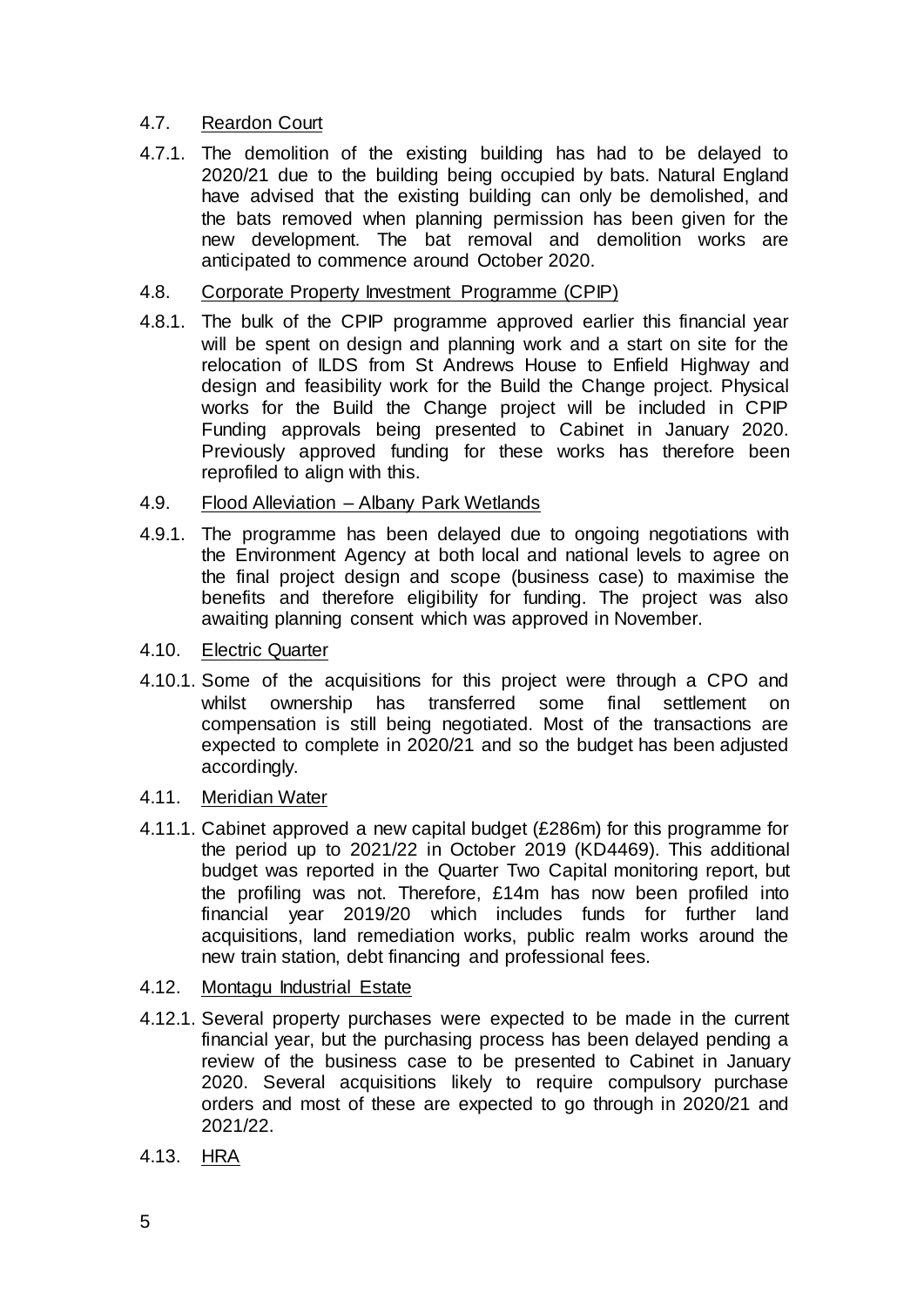- 4.13.1. Major works A number of workstreams have been reviewed as part of the developing asset management strategy in particular where decisions need to be made about the future of the stock.
- 4.13.2. Fireworks Ensuring the Council has the correct designs, products and competent supply chains – sometimes in the absence of governance guidance – has delayed the start on site of these projects.
- 4.13.3. Development programme the GLA programme has been reprofiled to reflect the changes in the number of units being developed/purchased, this change has resulted in budget being brought forward from next year to ensure GLA grant targets are achieved. Paragraph 10.4.sets out the specific numbers and schemes.
- 4.13.4. Estate Regeneration the leaseholder buybacks on the Alma project have been reprofiled this quarter. There are 30 leaseholder buybacks remaining with 8 expected to complete by March 2020.
- 4.14. Companies
- 4.14.1. Energetik
- 4.14.2. Unspent budget of £855k will be re-profiled to future years and has arisen from delaying Meridian Water Heat Network (MWHN) infrastructure works at the EcoPark to more align with the latest forecast Meridian Water development programme. Also, delaying the pipe connection between Alma and Electric Quarter to better align with the forecast of Alma and Electric development programmes.
- 4.14.3. Housing Gateway Ltd (HGL)
- 4.14.4. Further to the inclusion and subsequent approval to disburse the £2.2m grant approved (KD3790) to HGL, there will be no additional loan requirements from the 2019/20 capital programme. Unspent 2019/20 budget will be re-profiled to future years to support HGL's continued expansion.

#### **5. 2019/20 SCHEME OUTPUTS**

5.1. This section provides an overview of the key outputs from the 2019/20 capital programme by directorate. These outputs all contribute to the delivery of the Corporate Plan and objectives detailed in section 15.

#### **5.2. Resources**

#### 5.2.1. IT Investment & Libraries

- 5.2.2. Budgets for Transformation programmes and their constituent projects consist of a mixture of capital and revenue funding. The achievements related to capital expenditure only for 2019/20 for each programme are as follows:
	- a. **Payments Programme:** significant upgrade to the corporate payment infrastructure to ensure the Council processes payments more efficiently, increase security and minimise fraud. New technology to automate customer telephony payments has been introduced.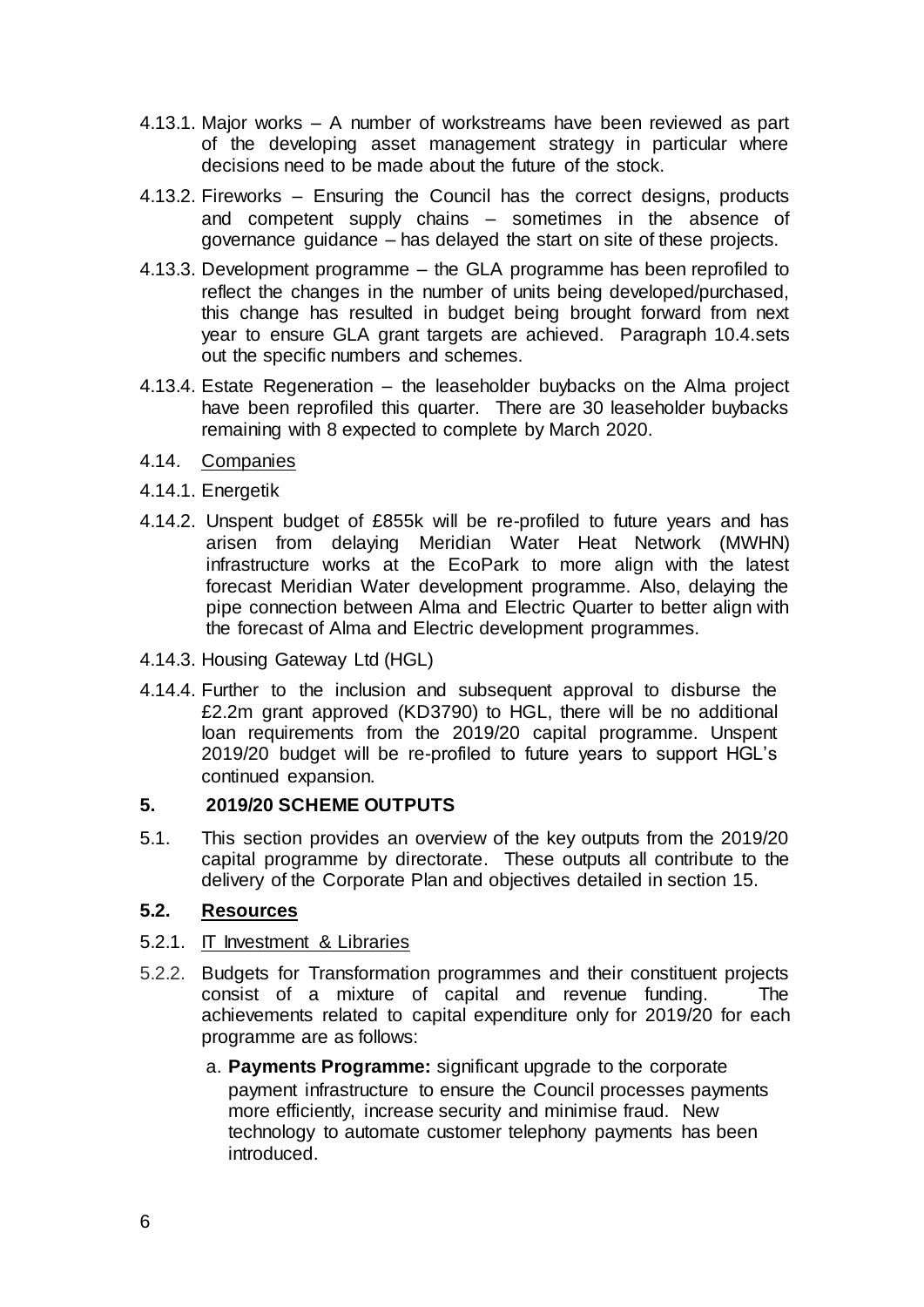- b. **Infrastructure Programme**: the programme is building an onsite datacentre to increase the council's self-reliance and flexibility in how it manages the performance of key business applications (such as Northgate Housing and Lagan). In addition, it has moved some key applications such as SAP, Skype for Business and IPO from the SunGard data centre to Microsoft Azure which is a more secure environment and will save the council circa £0.235m per year. Also, the programme procured a new mobile phone contract that will deliver savings of circa £78k per year. Total anticipated savings from this programme following delivery in 2020/21 will be in excess of £1m.
- c. **Adult Social Care Programme:** transformed the way Adult Social Care services are provided including the implementation of a new customer portal to enable clients to help themselves, and a new case management system which allows specialist teams to focus and spend more time with the service users.
- d. **Children's Programme:** delivered a range of IT improvements within the service to support streamlining of processes and improving partnership working. Introduced the Children's Autonomy Portal to transform the way professionals, caregivers and families access guidance, support, make referrals and request assessments for children and families in Enfield.
- e. **Customer Experience Programme:** replaced the Customer Contact Centre telephony system introducing new functionality to make it easier for customers to speak to the Council and to manage those interactions. Procurement is underway for a new Customer Relationship Management system (CRM) and ensure future Microsoft software updates to the IT platform can be easily accommodated. IT functionality required to support Charged Garden Waste service provision was also Implemented.
- f. **Build the Change:** rolled out over 3,000 new laptop and devices to Council staff with the latest software to support faster, more collaborative ways of working. Launched a new staff intranet with clean and simple design, search and navigation functionality and updated content.
- g. **Intranet upgrade**: the Council's intranet has been upgraded to replace the end of life product. This is easier to navigate and will continue to be further developed for services to improve communication and information across the council for staff.
- h. **Commercial Services Microsite**: the commercial microsite for schools is now operational, initial offer is the Music Service (January 2020) and Early Years is due to go live from March 2020.

#### 5.3. **People**

- 5.3.1. Education
- 5.3.2. Completed schemes in 2019/20 include:
	- i. Debohun School Additional Classroom Space for 8 pupils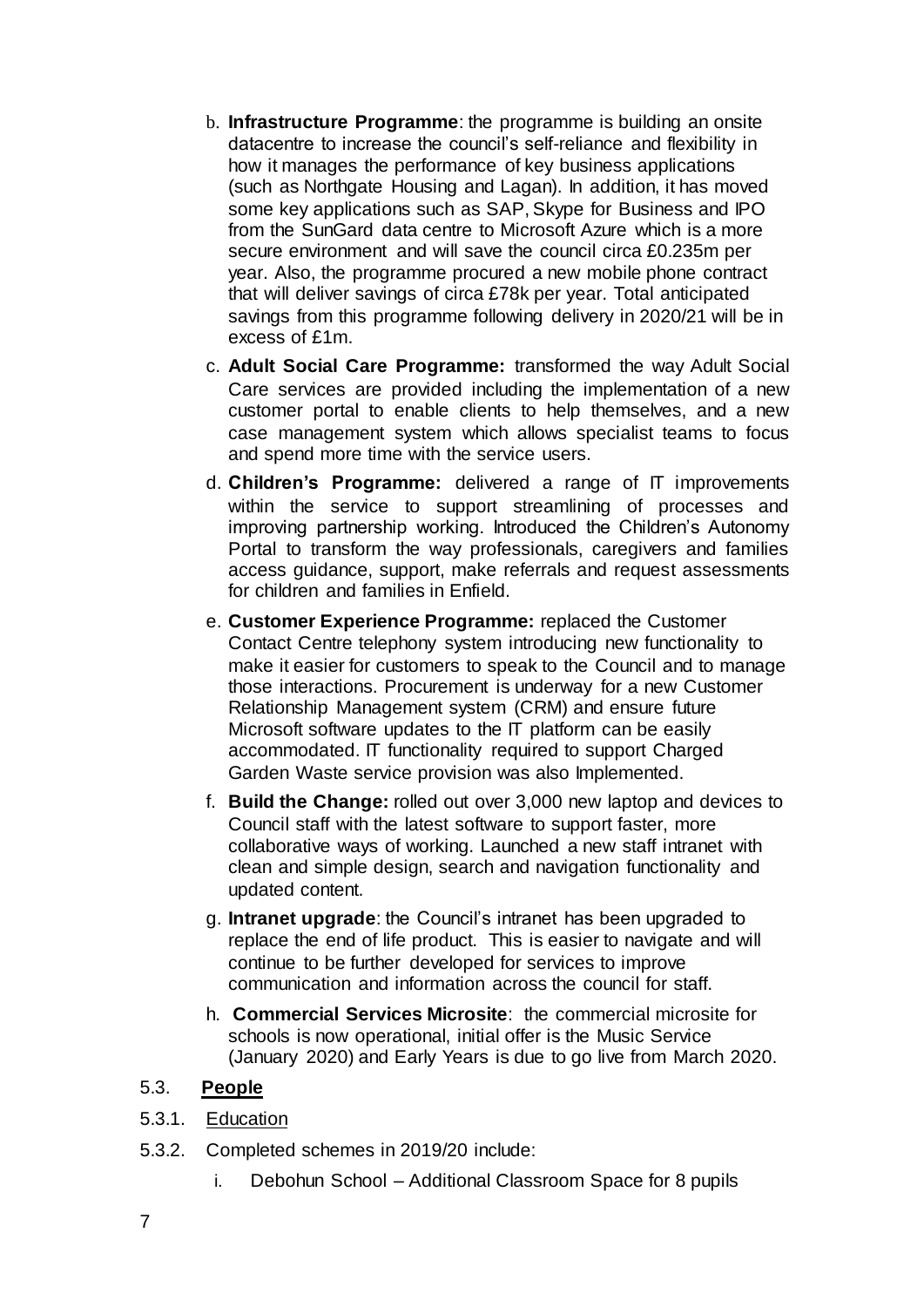- **ii.** Minchenden School New Upper Secondary Autistic Provision School for 100 pupils
- iii. Russet School New Single classroom replacing existing temporary classroom
- iv. Springfield New 1 Form Entry SEN Primary School (a West Lea campus) for 32 pupils
- **v.** St Mary School Refurbishment to provide a West Lea School Primary SEN campus with 16 new pupil places

#### **5.4. Place**

- 5.4.1. Environment & Operations
- 5.4.2. Traffic & Transport
- 5.4.3. Transport for London (TfL) currently provides funding to London Boroughs to help deliver the Mayor's Transport Strategy. TfL have provided Enfield with approximately £2m of Local Implementation Plan (LIP) funding in 2019/20 for capital schemes, mainly supporting the introduction of Quieter Neighbourhoods, additional cycle routes and other initiatives to encourage active and healthy travel.
- 5.4.4. The majority of the £6m Cycle Enfield mini Holland allocation from TfL is allocated to the A1010 North major project. Following full approvals over the summer, the contractor is now on site delivering this project and further significant delivery and spend is anticipated for quarter 4. This rate of work will be monitored; however, discussions have taken place with TfL over the potential re-profiling of some of this funding if required into 2020/21 for practical technical reasons relating to timings of road works and traffic disruption
- 5.4.5. Highways:
- 5.4.6. Carriageway and footway renewal programmes, bridges and watercourses maintenance programmes and tree planting are all on target for completion this financial year. Highlights include approximately 10km of resurfaced carriageway and 7km of renewed footways.
- 5.4.7. Waste & Recycling:
- 5.4.8. Waste Service changes and spend are being delivered in line with the project delivery plan with phase 1, the paid garden waste collection service and the new separate food waste collection service going live on 4 November 2019.
- 5.4.9. Capital purchases have included replacement wheeled bins to ensure smooth service integration and delivery and the purchase of the both kitchen caddies and the larger food waste caddies.
- 5.4.10. Fleet Services:
- 5.4.11. The programme of spend for fleet vehicle replacements is being delivered in line with the expected spend profile for the year. Purchases included 9 new dedicated food waste trucks as part of the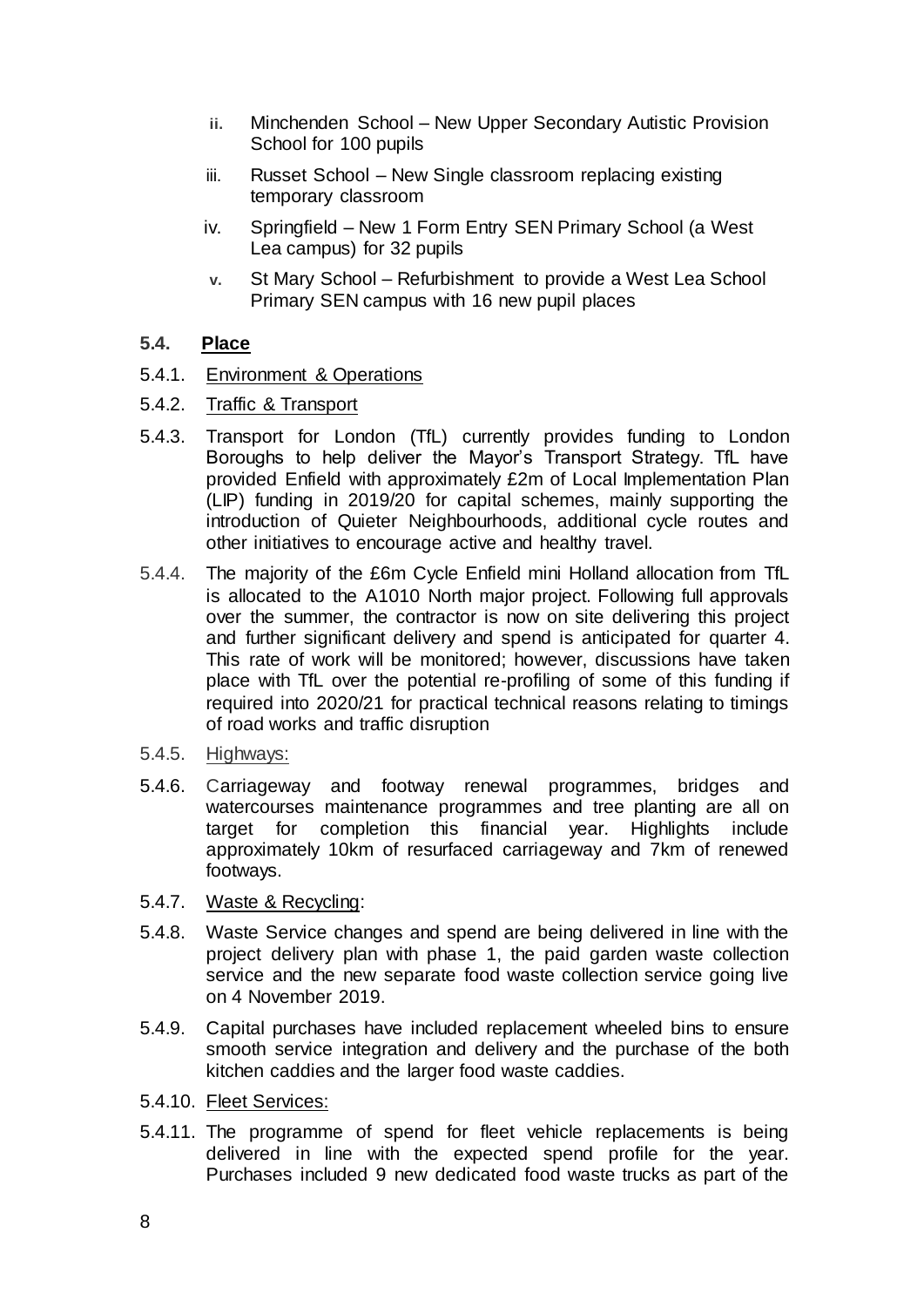waste service change program, and various items of plant and equipment that have been introduced to service the cemeteries grave digging and grounds maintenance equipment.

- 5.4.12. Meridian Water
- 5.4.13. This financial year has seen continued remediation of some of the site to enable development by the first appointed development partner. The final agreements for the first development partner were signed in December and housebuilding will start in 2020. Further capital has been spent on acquiring relevant pieces of land and property to enable the infrastructure works and future development. Substantial professional and team costs have been incurred to develop the HIF application which was successful in the summer of 2019 - and the planning application for 2,000 homes which was submitted in the Autumn. Furthermore, the Councils' team has been expanded to deliver the financial, social and environmental goals of the project.
- 5.4.14. Property & Economy:
- 5.4.15. Electric Quarter: Phase 1 was completed in Spring 2019. Phase 2 started on site in Spring 2019 and will deliver 106 homes including 31 affordable homes managed by North London Muslim Housing Association. The Council has also agreed terms to acquire 75 homes for rent. In addition, the phase will deliver a nursery, new library and community space and commercial units. Completion of these units is planned in tranches from January 2020 to February 2021.
- 5.4.16. Montagu Industrial Estate: Planning consent has now been secured for phase 1 of the redevelopment of this dated industrial estate. The first phase will comprise 55,000 square feet of modern industrial units in 8 units and is expected to start on site this summer. Cabinet will be asked to approve an increased budget to progress the remainder of the scheme in January 2020.
- 5.4.17. Genotin Road: Construction of the new office building for Metaswitch commenced in the January 2019, the superstructure is nearing completion and the project is on budget and on track to be complete in late Autumn 2020.
- 5.4.18. The annual allocation for Corporate Property Improvement Programme (CPIP) and the Corporate Capital Conditions Programme (CCCP) have delivered this year:
	- design and planning work and a start on site for the relocation of ILDS from St Andrews House to Enfield Highway
	- design and feasibility work for the Build the Change project.
- 5.4.19. Housing Adaptations
- 5.4.20. 87 adaptations funded by Disabled Facilities Grant (DFG) have been completed to date, with approximately a further 90 expected to complete by year end.
- **5.5. Chief Executive**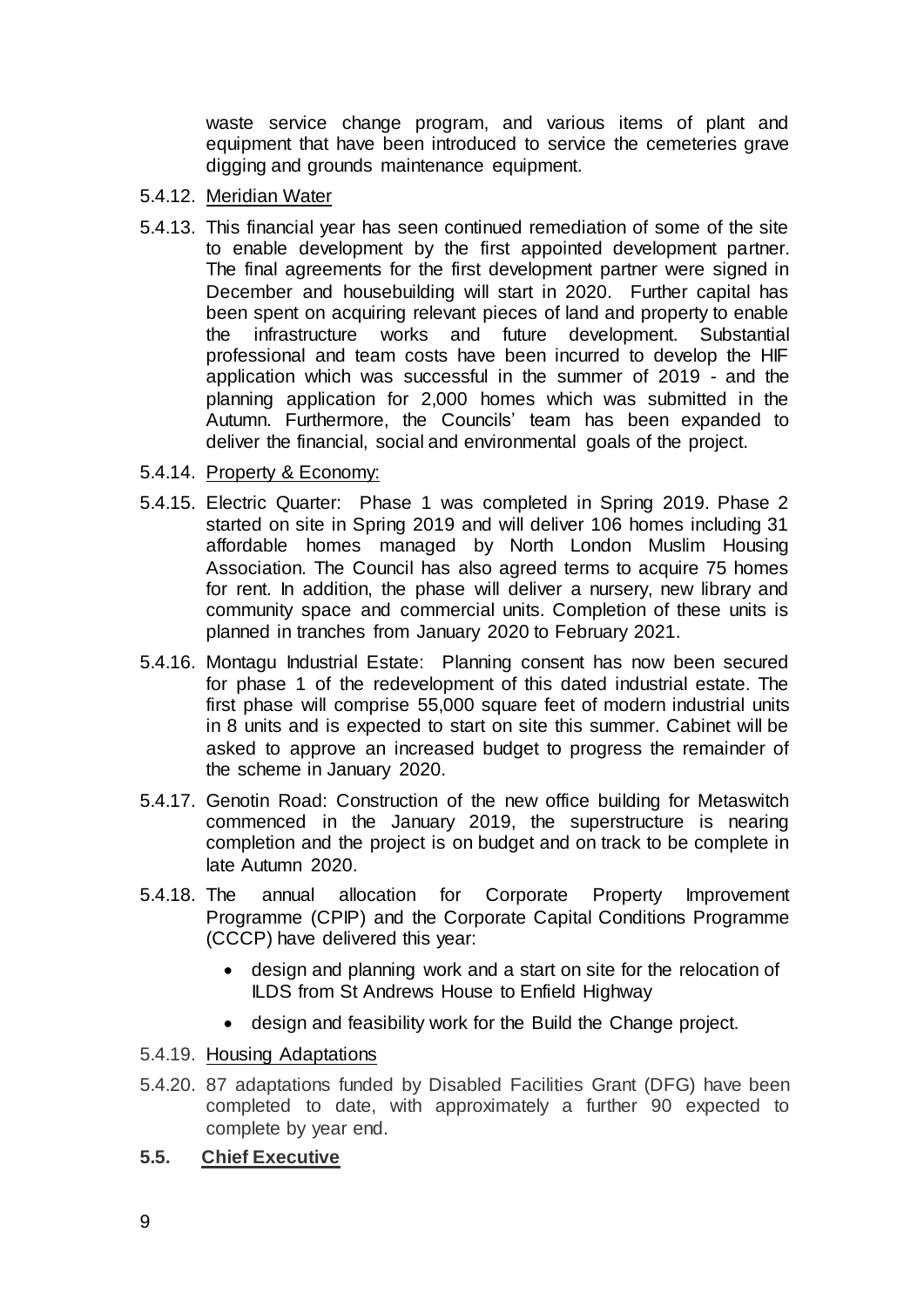#### 5.5.1. Companies

- 5.5.2. Energetik
- 5.5.3. The company forecasts an additional loan drawdown of £1.89m during 2019/20 to continue legal support services for the completion and execution of the Heat Sale Agreement with NLWA/LEL, License and PCG for DBO works at EcoPark, Heat agreement and leases for Phase B of Electric Quarter and Heat & Power Purchase Agreement with an Hotel at Ladderswood.
- 5.5.4. Funding will also cover the design support and professional services on the ongoing support of town planning application and detailed design for the Meridian Water Heat Network.
- 5.5.5. In addition, are the acquisition of smart meter for the satellite schemes, plantroom procurement including the build and connection to Curlew House i.e. Temporary Energy Centre and underground pipework installation between Alma and Electric Quarter.
- 5.5.6. In addition, the company will be receiving £371k in 2019/20 from Housing Gateway Limited as a result of relinquishing its tax losses, an outcome from the of the group tax relief strategy.
- 5.5.7. Housing Gateway Limited
- 5.5.8. Housing Gateway Limited forecast no additional drawdown for the rest of the year, with drawdown of £5.5m received to date funding the acquisition of 8 street properties at £2.2m as at end of the period, and a further 6 estimated at £1.5m in the final quarter of the year.
- 5.5.9. £625k has been invested during the year towards major repairs work on some of the street properties within HGL's existing investment portfolio.
- 5.5.10. £150k has been spent to date, with an additional £102k expected to support professional services being undertaken ahead of major works planned at Brickfield in Q4 2019/20.
- 5.5.11. It is expected that £2.2m grant monies due to HGL (KD3790) will be used to fully fund the Brickfield project.

## **6. GROWTH TO THE CAPITAL PROGRAMME**

#### **Table 3 Additional Items**

|                              | 2019/20 | <b>Future</b><br>Years | <b>Total</b><br>Growth | <b>Funding Sources</b>                      | <b>Notes</b>                                |
|------------------------------|---------|------------------------|------------------------|---------------------------------------------|---------------------------------------------|
|                              | £000    | £000                   | £000                   |                                             |                                             |
| Gentlemen's Row              | 29      | 29                     | 57                     | General<br>Resources                        |                                             |
| <b>Chief Exec.</b>           | 29      | 29                     | 57                     |                                             |                                             |
| Schools' Future<br>Programme | 7,128   | 0                      | 7,128                  | Education & Skills<br><b>Funding Agency</b> | <b>ESFA January</b><br>2019<br>announcement |
| <b>PEOPLE</b>                | 7,128   | $\bf{0}$               | 7,128                  |                                             |                                             |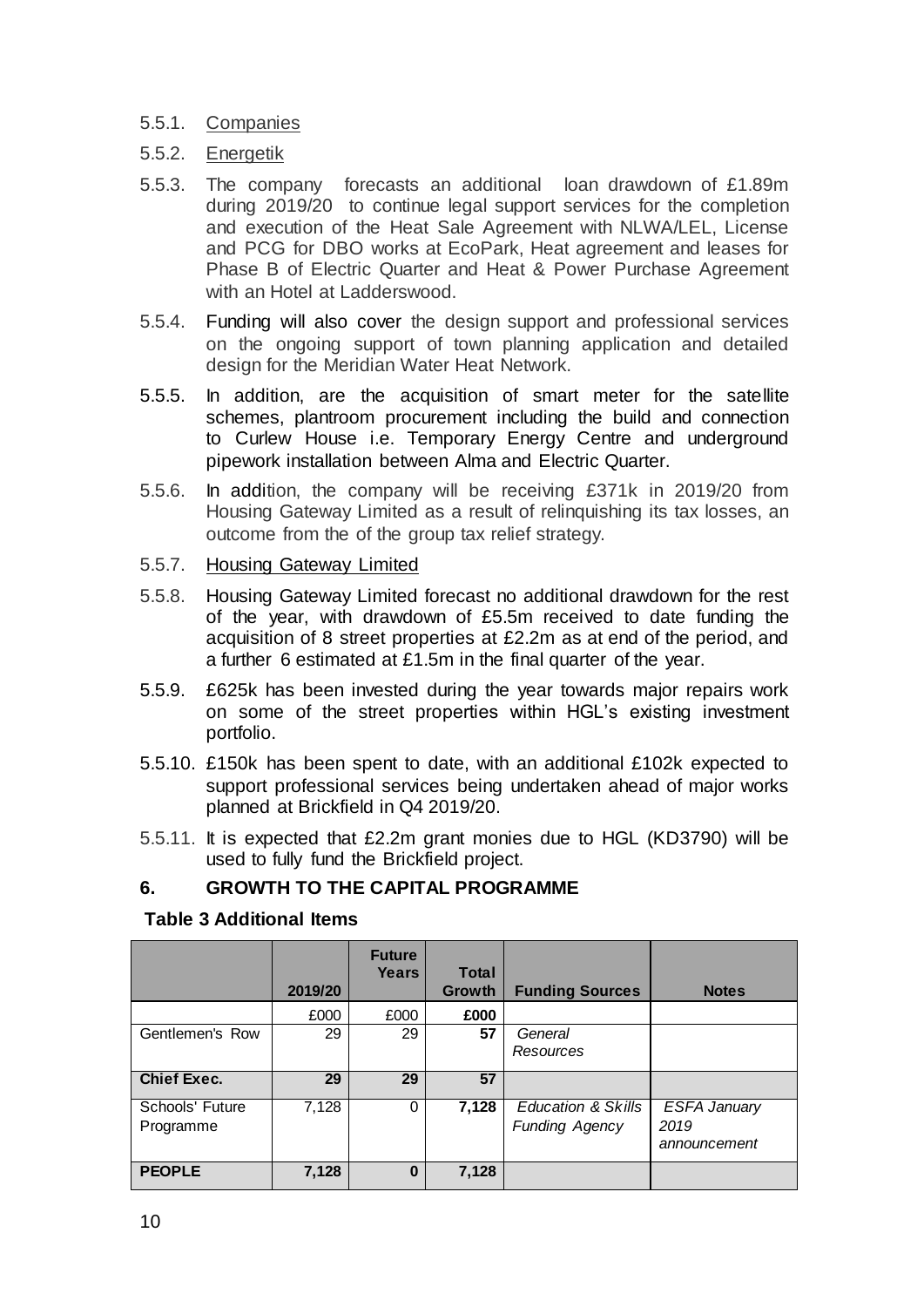| <b>Flood Alleviation</b>                  | 241      | $\Omega$ | 241     | GLA/Environment<br>Agency | Greener City<br>Fund/WEIF |
|-------------------------------------------|----------|----------|---------|---------------------------|---------------------------|
| Southgate<br>Cemetery                     | $\Omega$ | 210      | 210     | General<br>Resources      |                           |
| <b>PLACE</b>                              | 241      | 210      | 451     |                           |                           |
| Fire Works                                | $\Omega$ | 66,154   | 66,154  | General<br>Resources      | KD4969                    |
| Estate<br>Regeneration:<br>Joyce & Snells | 1,000    | 3,000    | 4,000   | General<br>Resources      | KD4590                    |
| Development<br>Programme                  | 6,683    | 275,492  | 282,175 | General<br>Resources      | KD4590                    |
| <b>HRA</b>                                | 7,683    | 344,646  | 352,329 |                           |                           |
| <b>TOTAL Growth</b>                       | 15,080   | 344,885  | 359,965 |                           |                           |

#### 6.1. Education

- 6.1.1. At the quarter one monitor, growth of £14.6m was reported. This consisted of maintenance grant of £10.3m and special education needs (SEN) allocation of £4.3m from the Education and Skills Funding Agency. The overall SEN allocation has been reduced by £851k, to reflect the fact that it had already been included in the 2018/19 brought forward figure and should not have been included again as growth. The £7.1m represents the 2019/20 Basic Need funding not recognised in previous Capital Monitors.
- 6.1.2. Flood Alleviation
- 6.1.3. Additional match funding from the GLA and Environment Agency has been secured to support the Albany Park River Restoration and flood alleviation scheme.
- 6.1.4. HRA
- 6.1.5. The Housing and Growth Strategy places emphasis on investing in existing Council housing, building new Council homes and regenerating places. This strategy has driven a review of the HRA Business Plan to ensure it can sustain the ambitions of Council Housing. It has identified that an additional borrowing of £341m over the next 10 years is required to fund this strategy, with the remaining £8m being funded from general resources. Full details of the growth are reported in the updated Business Plan report (KD4969) which will be presented at January Cabinet.

## **7. Proposed Reductions**

7.1. Table 4 details the removal of budgets from the Capital Programme.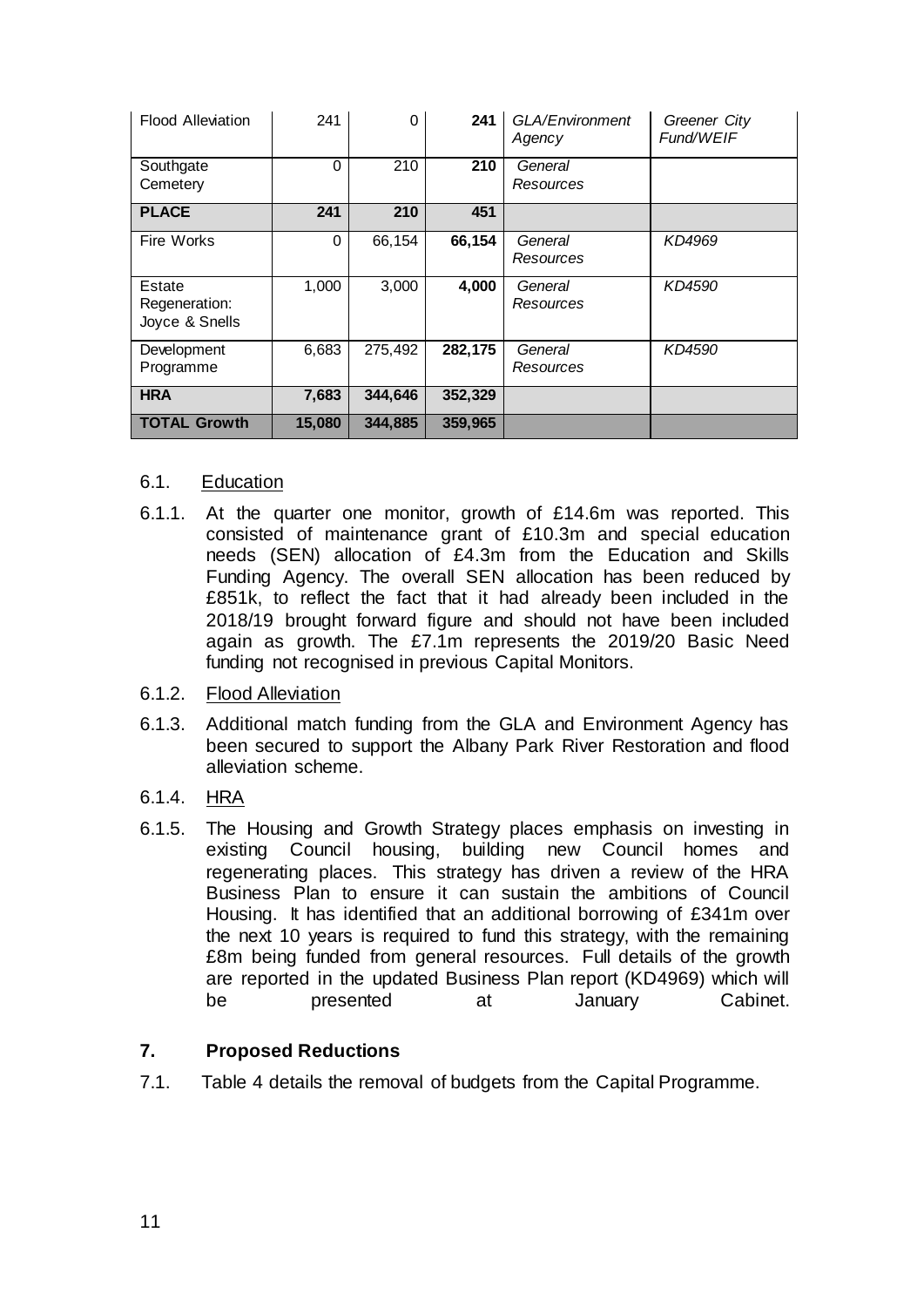#### **Table 4 Reductions**

|                           | 2019/20  | <b>Total</b>      |
|---------------------------|----------|-------------------|
|                           |          | <b>Reductions</b> |
|                           | £000     | £000              |
| Genotin Road (Metaswitch) | (2,925)  | (2, 925)          |
| <b>PLACE</b>              | (2, 925) | (2, 925)          |
| <b>TOTAL Reduction</b>    | (2, 925) | (2, 925)          |

#### 7.2. Genotin Road

7.2.1. The approved budget for this scheme included an allocation of £2.925m for land acquisition, however further investigation confirmed that all relevant land is already within Council ownership, therefore this element of the budget is not needed.

#### **8. Financing General Fund Capital Expenditure**

#### **Table 5 General Fund Capital Expenditure Financing**

|                                                     | 2019/20 | 2020/21  | 2021/22  | 2022/23  | <b>Total</b> |
|-----------------------------------------------------|---------|----------|----------|----------|--------------|
|                                                     | £000    |          |          |          |              |
| <b>General Fund</b>                                 |         |          |          |          |              |
| Capital Grants &<br>External<br>Contributions       | 24,946  | 30,436   | 9,977    | 2,578    | 67,937       |
| Revenue<br>Contributions                            | 0       | $\bf{0}$ | 0        | 0        | O            |
| Capital Receipts                                    | 1,304   | 455      | $\bf{0}$ | $\bf{0}$ | 1,759        |
| Earmarked &<br>Reserves                             | 411     | 1,860    | $\bf{0}$ | 0        | 2,270        |
| Borrowing Funded<br>by Deferred<br>Capital Receipts | 44,453  | 204,480  | 149,467  | $\bf{0}$ | 415,251      |
| General Borrowing                                   | 38,732  | 46,693   | 14,420   | 8,526    | 398,400      |
|                                                     | 109,846 | 280,923  | 173,864  | 11,104   | 575,737      |
| Companies                                           | 16,851  | O        | $\bf{0}$ | 0        | 16,851       |
| Total                                               | 126,697 | 280,923  | 1736,864 | 11,104   | 592,588      |

## **9. HOUSING REVENUE ACCOUNT**

9.1. Table 6 summarises the 5-year programme, with sections 5.1 and 5.2 highlighting key projected outputs.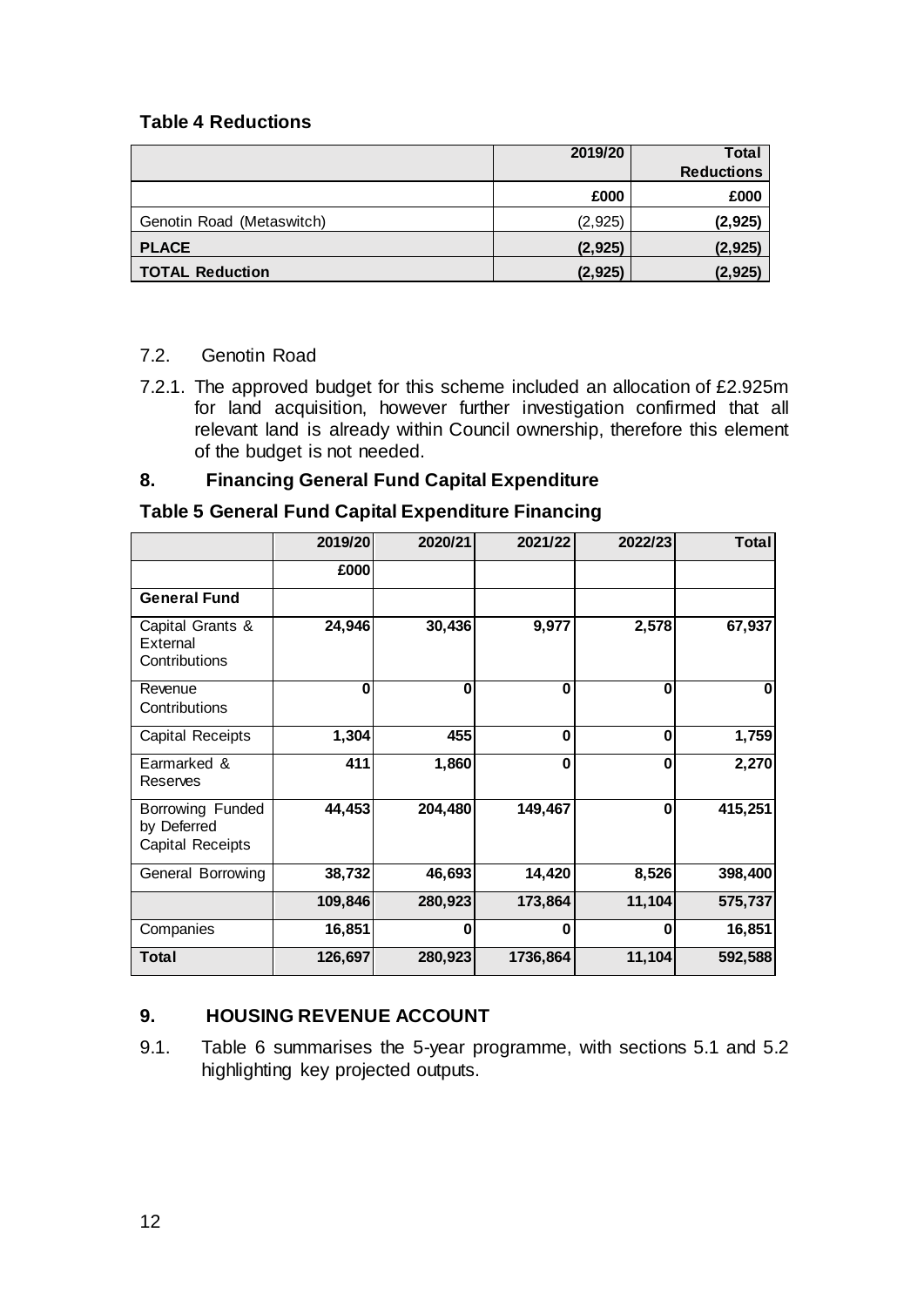|                            | 2019/20 | 2020/21 | 2021/22 | 2022/23 | 2023/24 | <b>TOTAL</b> |
|----------------------------|---------|---------|---------|---------|---------|--------------|
|                            | £000    | £000    | £000    | £000    | £000    | £000         |
| Major Works                | 18,883  | 31,945  | 26,133  | 24,533  | 24,633  | 126,128      |
| Minor Works                | 5,017   | 6,476   | 3,323   | 3,323   | 3,323   | 21,463       |
| <b>Estate Regeneration</b> | 19,422  | 21,962  | 6,379   | 2,195   | 1,712   | 51,669       |
| Development Programme      | 51,344  | 71,449  | 79,211  | 150,355 | 135,976 | 488,334      |
| Fire Works                 | 2,400   | 12,732  | 12,316  | 13,749  | 7,450   | 48,647       |
| <b>Total HRA</b>           | 97,066  | 144,564 | 127,362 | 194,155 | 173,093 | 736,240      |

#### **Table 6 HRA Capital Programme**

#### **9.2. Major and Minor Works**

- 9.3. Cabinet approved a significant capital works programme aimed at ensuring the Council's properties meets statutory duties around Decent Homes, commencement and completion of previously identified projects and to undertake a number of pilot projects aimed at tackling fire risk and long-term infrastructure problems in blocks. Because of the complexity of some of these projects and the time taken to ensure robust procurement and governance approaches there have been delays in starting on site some of the capital projects, the significant changes include:
	- i. Communal boiler change the project has been delayed due to difficulties in design work, the project will commence after the winter season
	- ii. Lift replacement project a challenge during the s20 process has delayed the start on site, with a 16-week lead time there will be a start on site in the new year.
	- iii. Upper Edmonton, external the specification has been reviewed and made some changes to give better clarity to tenants and leaseholders moving the start date of the project back.
	- iv. Cambridge Road West, externals the specification has been reviewed and some changes have been made to give better clarity to tenants and leaseholders moving the start date of the project back.
	- v. Avenues and Newdales minor refurbishment works are being reviewed in line with some potential regeneration to ensure the appropriate works are undertaken.
	- vi. Pruden close conversion of 2/3 flats, the project is reliant on a new heating system to be installed, the team are looking at a ground source heat pump in line with the desire to improve energy efficiency for our residents and this needs further site investigations.
	- vii. Bliss, Purcell and Channel island leak stopping and fire stopping works - the specification has been revised a few times to reflect updated guidance following Grenfell tragedy. A sensible approach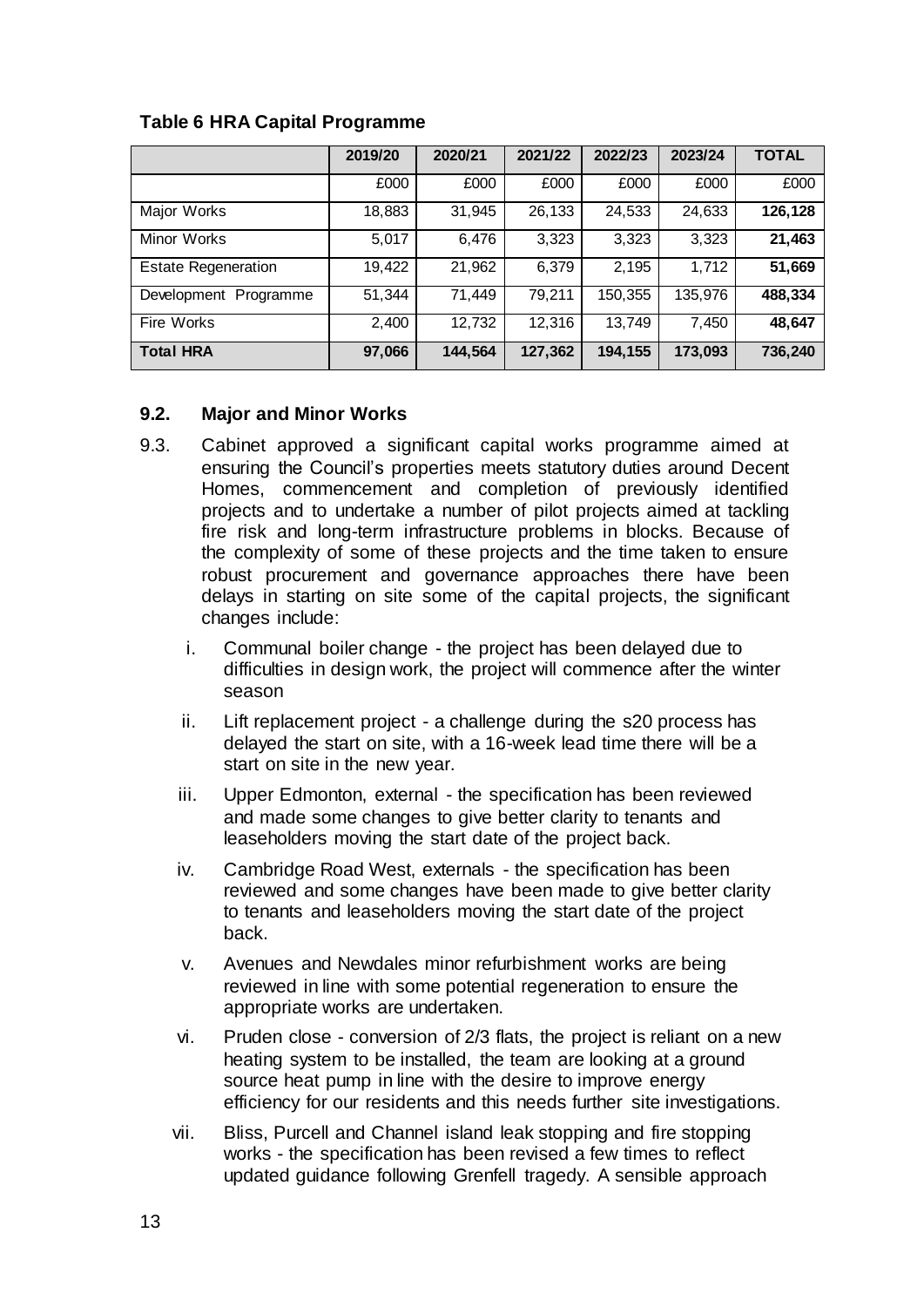has been adopted to ensure the projects meets all current and likely future requirement before starting on site.

- viii. Welbrook cladding, fire prevention and leak stopping works this is a significant project which includes new cladding, new heating system, leak stopping, door replacements and other associated building works. Due to the number of packages and the complexity we are considering our delivery approach which will ensure the appropriate design quality, quaranteed a fully qualified supply chain and manage the significant interactions between works package. This will be change from the usual design and build approach and work is underway with consultants to ensure the best approach.
- ix. Additionally, the modular extensions (Brimsdown pods) programme has been delayed following Lakehouse going into administration, and it has taken a few months to appoint a new contractor to complete the works, including following the required legal process.

#### **9.4. Estate Renewals**

- 9.4.1. Cabinet approved the allocation of £4m in November 2019 to take forward the Joyce & Snells scheme through to planning (subject to successful ballot mid-2020). Engagement commenced and design work is ongoing. Should this proceed, this will see almost 3,000 homes built, including a net increase of 500 Council tenancies over and above the 400 that will be replaced.
- 9.4.2. At Alma, the first handover of social rented homes took place in 2019. That year the Council also acquired additional homes through purchase. The regeneration partner, Countryside, submitted a Section 73 application by Countryside seeking increased density. This enables the delivery of phase 4 to be brought forward, resulting in an increase of leasehold acquisitions scheduled for 2020/21.
- 9.4.3. At New Avenue, this year 25 private homes were purchased by the Council and converted to affordable homes through the receipt of GLA grant, which increased the level of affordable housing to 40%. This has provided additional decant options for residents and should bring forward completion of the scheme by up to two years.
- 9.4.4. At Ladderswood, the year to March 2020 will see the completion of 21 affordable and 114 private sale homes, as well as the practical completion of a new hotel. Discussions continue between Enfield, the Ladderswood LLP (One Housing Group and Mulalley) and the GLA to tackle the viability challenge the existing scheme presents. It is envisaged that a viable option will be identified before the end of 2019/20 at which point a revised planning application will be sought. This will protect and enable receipt of the £20m overage attributed to the Council through the existing development agreement.
- 9.4.5. In addition, a number of potential new estate renewal schemes are currently being assessed, in conjunction with the recently completed asset management survey. This will help the Council identify where estates with a negative NPV and other challenges, such as significant ASB or poor-quality housing, may be appropriate for estate renewal.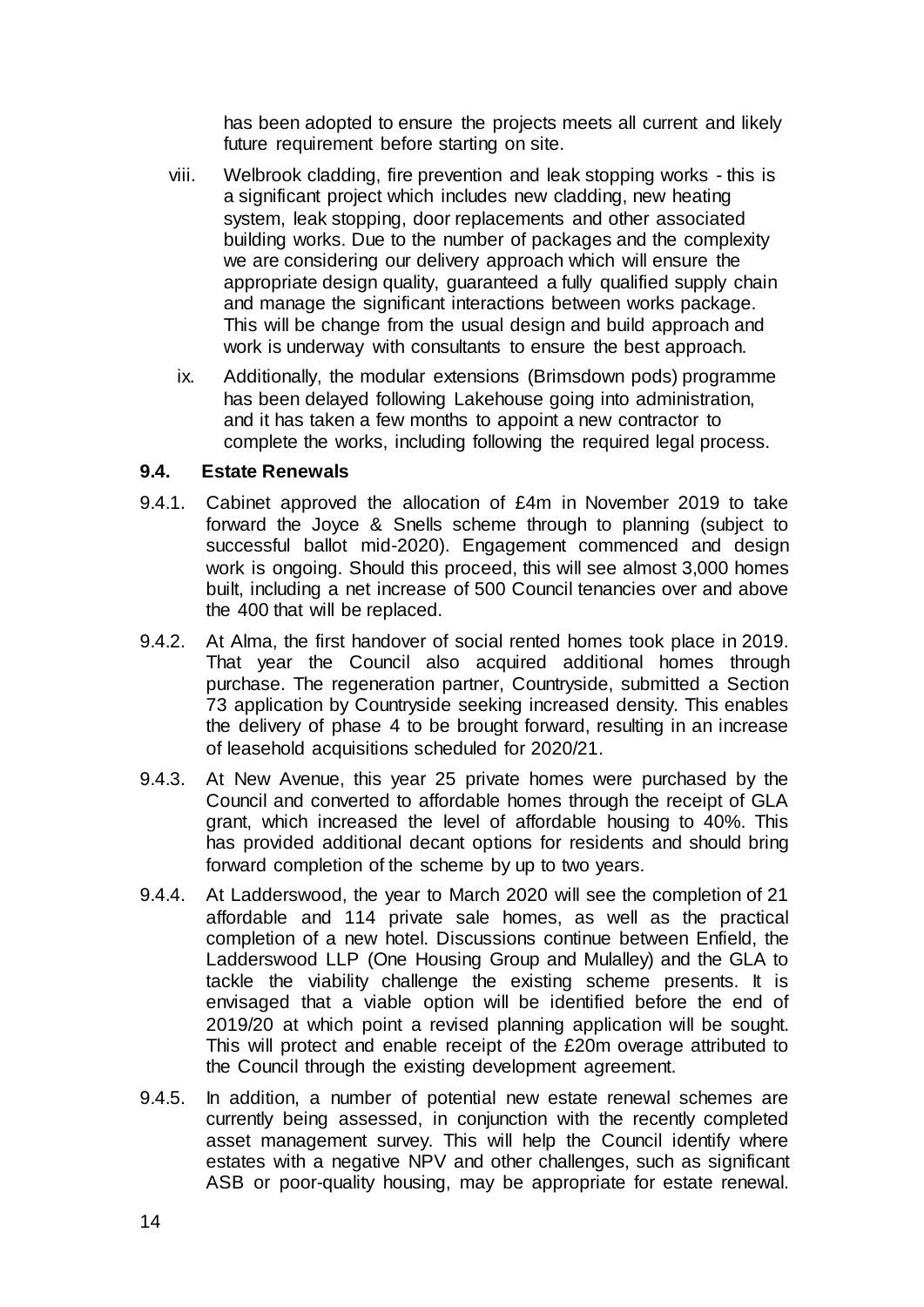Where such schemes are identified they will be capitalised once they are to be taken through to planning (and ballot).

#### **9.5. Development**

- 9.5.1. In February 2019, Cabinet approved the bid for the Building Council Homes for Londoners. The Council was successful in securing £18.1m of GLA grant for the next 3 years as part of the Building Council Homes for Londoners scheme. The programme is made up of several small site schemes and is expected to deliver 150 new homes within the Borough.
- 9.5.2. The target for 2019/20 was start on site for 103 homes by March 2020. However, although a few of the schemes specified in the bid have been substituted, the Council will be on site for 179 homes by March 2020 with no additional GLA funding. This included the acquisition of 80 street properties and 75 affordable homes on Electric Quarter between April and December 2019. In Quarter 4, the Council will start on site on 84 homes at Gatward Green, Newstead House and Bury Street West and acquire an additional 20 units on New Avenue.

|                                            | 2019/20 | 2020/21 | 2021/22 | 2022/23  | 2023/24  | <b>Total</b><br><b>Funding</b> |
|--------------------------------------------|---------|---------|---------|----------|----------|--------------------------------|
|                                            | £000    | £000    | £000    | £000     | £000     | £000                           |
| Capital Grants & External<br>Contributions | 8,668   | 14,004  | 14,450  | 49,048   | 6,460    | 92,630                         |
| Revenue Contributions                      | 11,282  | 30,120  | 7,454   | 6,385    | 5,570    | 60,811                         |
| Capital Receipts                           | 30,231  | 51,440  | 41,458  | 44,222   | 67,063   | 234,414                        |
| Earmarked Reserves                         | 13,885  | 0       | 0       | $\Omega$ | $\Omega$ | 13,885                         |
| General Borrowing                          | 33,000  | 49,000  | 64.000  | 94,500   | 94,000   | 334,500                        |
| <b>Total Funding</b>                       | 97,066  | 144,564 | 127,362 | 194,155  | 173,093  | 736,240                        |

#### **Table 7 HRA Capital Financing by Funding Source**

#### **10. ALTERNATIVE OPTIONS CONSIDERED**

**10.1.** No alternative options were considered.

#### **11. REASONS FOR RECOMMENDATIONS**

**11.1.** To update the Programme for additions and deletions since the Quarter 2 Monitoring report to Cabinet in November and to inform members of the current forecast outturn for 2019/20 and the outputs from the capital investment.

#### **12. COMMENTS FROM OTHER DEPARTMENTS**

#### **12.1. Financial Implications**

12.1.1. As the Section 151 Officer, the Executive Director Resources, is required to keep under review the financial position of the Authority. The capital monitoring is part of this review process. If required, measures will be put in place to address risks identified through the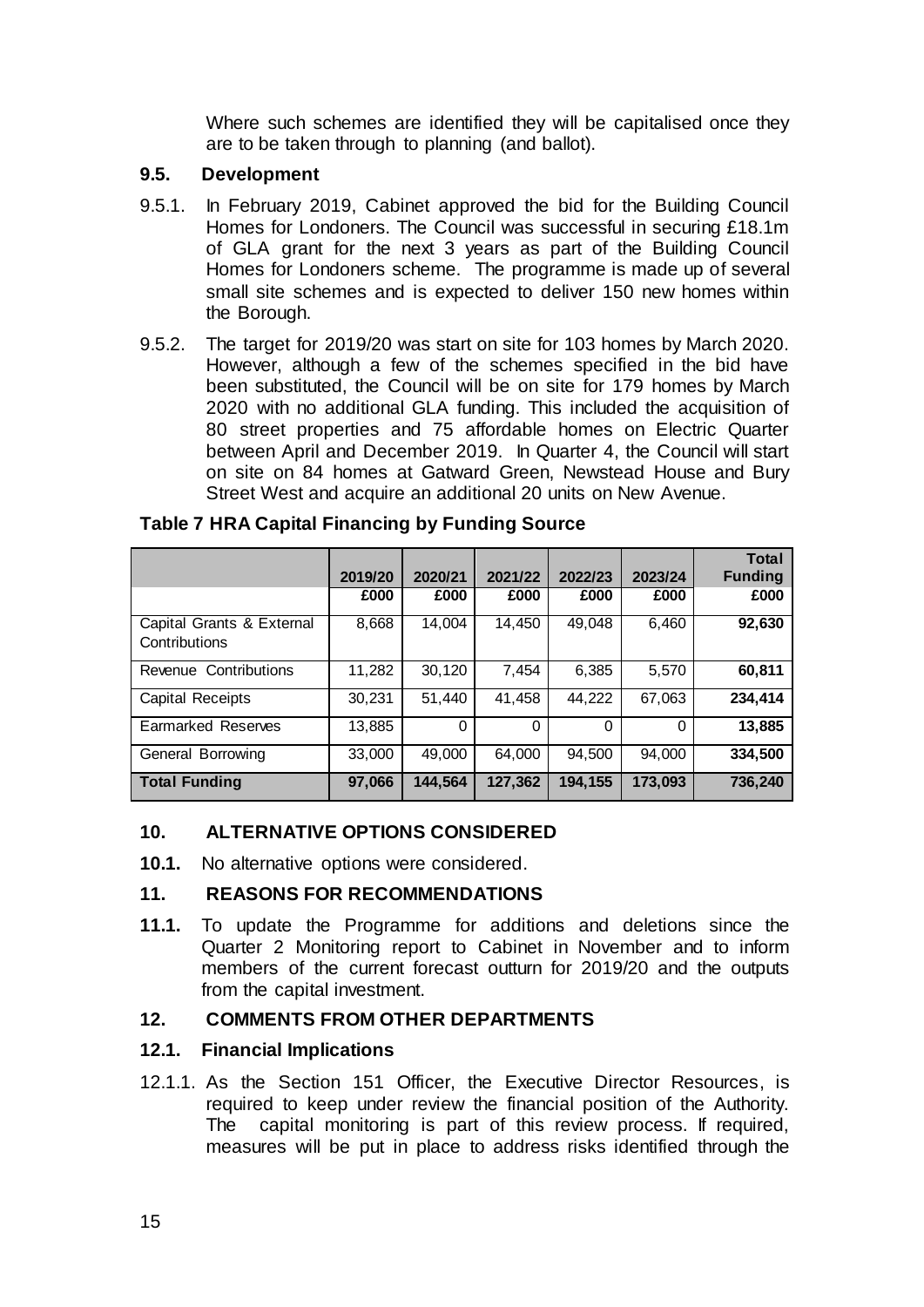monitoring process and to contain expenditure within approved budgets.

#### **12.2. Legal Implications**

12.2.1. The Council has a statutory duty to arrange for the proper administration of its financial affairs and a fiduciary duty to taxpayers with regards to its use of and accounting for public monies. This report assists in the discharge of those duties."

#### **12.3. Property Implications**

12.3.1. This report has been written in consultation with Property Services and therefore any relevant implications are included within the body of the report. Capital investment in the Council's property assets to ensure compliance and support income growth is supported by the Council's Strategic Asset Management Plan. Any type of property transactions related to this report will follow the Council's usual processes, complying with the Property Procedure Rules and being in line with the Strategic Asset Management Plan and Corporate Landlord Policy.

#### **13. KEY RISKS**

13.1. All the key risks relating to the quarter are included within the main report.

#### **14. IMPACT ON COUNCIL PRIORITIES – CREATING A LIFETIME OF OPPORTUNITIES IN ENFIELD**

#### **a. Good homes in well-connected neighbourhoods**

The Capital Programme is designed to address the deliver the Councils priorities and all projects are considered in the context of these priorities.

#### **b. Sustain strong and healthy communities**

The Capital Programme is designed to address the deliver the Councils priorities and all projects are considered in the context of these priorities.

#### **c. Build our local economy to create a thriving place**

The Capital Programme is designed to address the deliver the Councils priorities and all projects are considered in the context of these priorities.

#### **15. EQUALITIES IMPACT IMPLICATIONS**

15.1. Not applicable to this report.

## **16. PERFORMANCE AND DATA IMPLICATIONS**

16.1. The report provides clear evidence of sound financial management, efficient use of resources.

#### **17. HEALTH AND SAFETY IMPLICATIONS**

**17.1.** Not applicable to this report

#### **18. HUMAN RESOURCES IMPLICATIONS**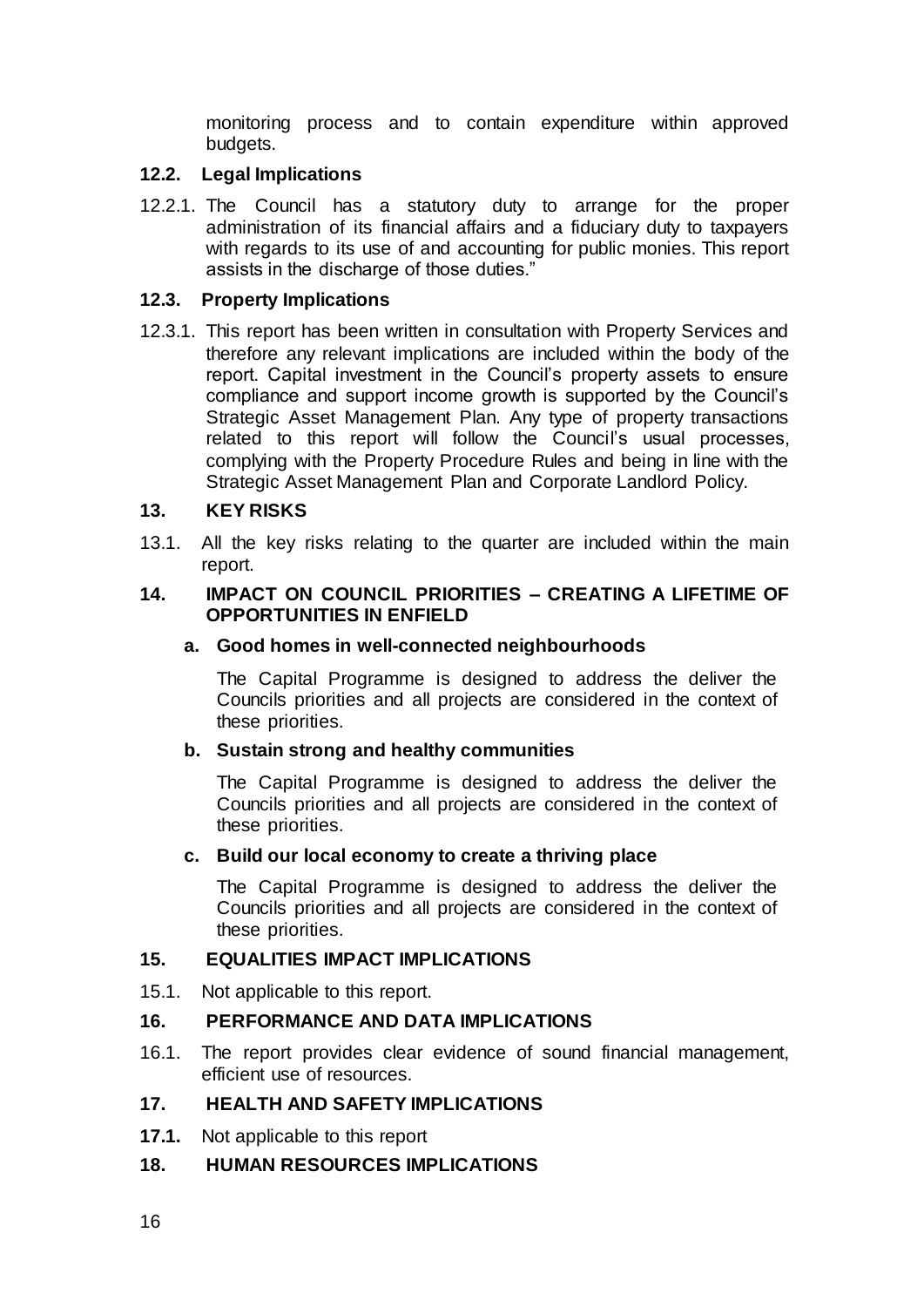18.1. Not applicable to this report.

## **19. PUBLIC HEALTH IMPLICATIONS**

**19.1.** The underlying schemes which this report refers, contribute to the overall public health objectives of the borough

# **20. BACKGROUND PAPERS**

20.1. None.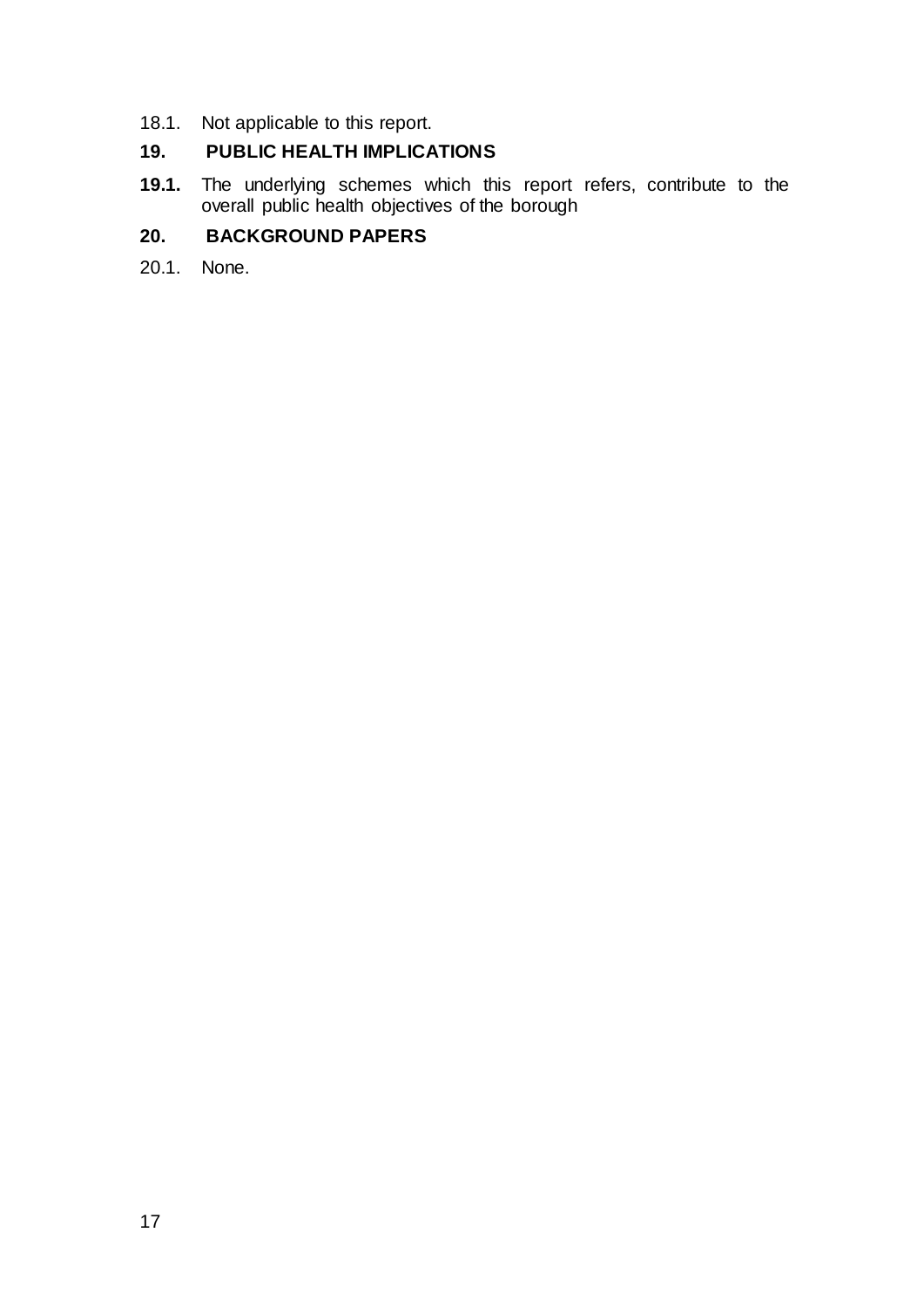# **Appendix A**

# **Approved Capital Programme**

|                                                      | 2019/20     | 2020/21                 | 2021/22                 | 2022/23                 | 2023/24                 | Total  |
|------------------------------------------------------|-------------|-------------------------|-------------------------|-------------------------|-------------------------|--------|
|                                                      | £000        | £000                    | £000                    | £000                    | £000                    | £000   |
| <b>RESOURCES</b>                                     |             |                         |                         |                         |                         |        |
| <b>Commercial</b>                                    |             |                         |                         |                         |                         |        |
| Forty Hall                                           | 68          | 0                       | 0                       | $\Omega$                | 0                       | 68     |
| <b>Total Commercial</b>                              | 68          | $\overline{\mathbf{0}}$ | $\overline{\mathbf{0}}$ | $\overline{\mathbf{0}}$ | $\overline{\mathbf{0}}$ | 68     |
| <b>Customer</b>                                      |             |                         |                         |                         |                         |        |
| <b>Experience &amp;</b>                              |             |                         |                         |                         |                         |        |
| Change<br>IT Investment                              | 8,425       | 3,453                   | 0                       | 0                       | 0                       | 11,878 |
| Libraries                                            | 131         | 354                     | $\overline{0}$          | $\overline{0}$          | $\overline{0}$          | 485    |
| <b>Total Customer</b>                                |             |                         | $\mathbf 0$             | $\mathbf 0$             |                         |        |
| <b>Experience &amp;</b>                              | 8,556       | 3,807                   |                         |                         | 0                       | 12,363 |
| Change                                               |             |                         |                         |                         |                         |        |
| <b>Total RESOURCES</b>                               | 8,624       | 3,807                   | $\mathbf 0$             | $\mathbf{0}$            | $\mathbf 0$             | 12,431 |
| <b>PEOPLE</b>                                        |             |                         |                         |                         |                         |        |
| <b>Adult Social Care</b>                             |             |                         |                         |                         |                         |        |
| Extra Care Housing:                                  | 974         | 7,343                   | 12,420                  | 6,515                   | $\mathbf 0$             | 27,252 |
| Reardon Court                                        |             |                         |                         |                         |                         |        |
| Mental Health and                                    | $\mathbf 0$ | 2,500                   | $\mathbf 0$             | $\mathbf 0$             | $\mathbf 0$             | 2,500  |
| <b>Wellbeing Centre</b><br><b>Total Adult Social</b> | 974         | 9,843                   | 12,420                  | 6,515                   | $\overline{\mathbf{0}}$ | 29,752 |
| Care                                                 |             |                         |                         |                         |                         |        |
| <b>Education</b>                                     |             |                         |                         |                         |                         |        |
| School Expansions                                    | 6,609       | 453                     | $\overline{0}$          | 0                       | 0                       | 7,062  |
| Schools                                              | 3,191       | $\Omega$                | 0                       | $\Omega$                | 0                       | 3,191  |
| Maintenance                                          |             |                         |                         |                         |                         |        |
| Schools' Future<br>Programme                         | 2,337       | 23,740                  | 9,977                   | 2,578                   | $\mathbf 0$             | 38,633 |
| <b>Total Education</b>                               | 12,137      | 24,193                  | 9,977                   | 2,578                   | $\mathbf 0$             | 48,886 |
| <b>Strategic</b>                                     |             |                         |                         |                         |                         |        |
| Commissioning                                        |             |                         |                         |                         |                         |        |
| <b>Community Safety</b>                              | 300         | $\mathsf 0$             | $\mathsf 0$             | $\pmb{0}$               | $\mathsf 0$             | 300    |
| <b>Total Strategic</b>                               | 300         | 0                       | 0                       | $\mathbf 0$             | 0                       | 300    |
| Commissioning<br><b>Total PEOPLE</b>                 | 13,411      | 34,037                  |                         |                         | $\mathbf 0$             |        |
|                                                      |             |                         | 22,397                  | 9,093                   |                         | 78,938 |
| <b>PLACE</b>                                         |             |                         |                         |                         |                         |        |
| <b>Environment &amp;</b><br><b>Operations</b>        |             |                         |                         |                         |                         |        |
| <b>Alley Gating</b>                                  | 100         | 0                       | 0                       | 0                       | 0                       | 100    |
| Highways:                                            |             |                         |                         |                         |                         |        |
| <b>Flood Alleviation</b>                             | 614         | 633                     | $\mathsf 0$             | 0                       | $\mathbf 0$             | 1,247  |
| <b>LED Street Lighting</b>                           | 1,140       | 5,236                   | $\overline{0}$          | 0                       | 0                       | 6,375  |
|                                                      |             |                         |                         |                         |                         |        |
| Highways & Street<br>Scene                           | 6,995       | 0                       | 0                       | $\mathbf 0$             | $\mathbf 0$             | 6,995  |
| Parks:                                               |             |                         |                         |                         |                         |        |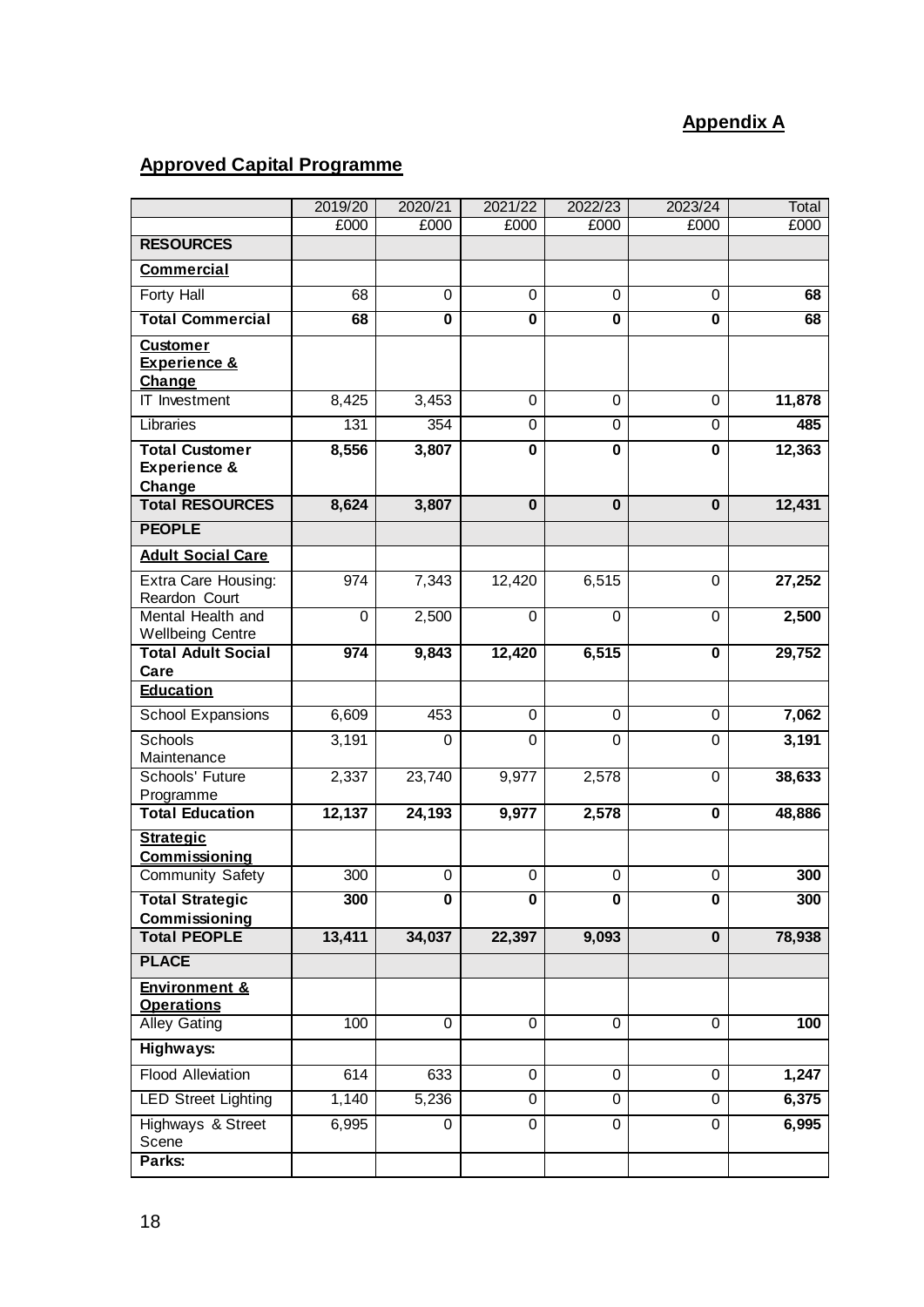| <b>Edmonton Cemetery</b>                                      | 1,327       | $\Omega$          | $\mathbf 0$    | 0              | $\mathbf 0$                 | 1,327              |
|---------------------------------------------------------------|-------------|-------------------|----------------|----------------|-----------------------------|--------------------|
| Southgate Cemetery                                            | 1,116       | 210               | $\overline{0}$ | $\overline{0}$ | 0                           | 1,326              |
| Play Areas                                                    | 41          | $\mathbf 0$       | 0              | 0              | $\mathbf 0$                 | 41                 |
| Tennis Courts<br>Works                                        | 5           | 537               | 0              | 0              | $\mathbf 0$                 | 542                |
| Waste, Recycling &<br>Fleet:                                  |             |                   |                |                |                             |                    |
| Changes to Waste &<br>Recycling<br>Collections                | 1,434       | 455               | $\overline{0}$ | 0              | $\overline{0}$              | 1,889              |
| Vehicle<br>Replacement<br>Programme                           | 411         | 1,860             | 0              | 0              | $\mathbf 0$                 | 2,270              |
| Traffic &<br>Transportation:                                  |             |                   |                |                |                             |                    |
| TFL: Local<br>Implementation<br>Plans                         | 2,261       | 0                 | 0              | 0              | $\mathbf 0$                 | 2,261              |
| TFL: Cycle Enfield                                            | 6,010       | 0                 | 0              | 0              | 0                           | 6,010              |
| <b>TFL: Angel Walk</b>                                        | 865         | $\Omega$          | 0              | 0              | $\boldsymbol{0}$            | 865                |
| <b>Total Environment</b><br>& Operations                      | 22,319      | 8,931             | 0              | 0              | $\pmb{0}$                   | 30,385             |
| <b>Meridian Water</b>                                         |             |                   |                |                |                             |                    |
| Meridian Water                                                | 44,453      | 125,959           | 149,467        | 0              | 0                           | 319,879            |
| <b>Total Meridian</b><br>Water                                | 44,453      | 125,959           | 149,467        | $\mathbf 0$    | $\bf{0}$                    | 319,879            |
| <b>Property &amp;</b><br><u>Economy</u>                       |             |                   |                |                |                             |                    |
| <b>Broomfield House</b>                                       | 266         | 0                 | $\overline{0}$ | 0              | 0                           | 266                |
| Corporate Condition<br>Programme (prev.<br>BIP)               | 2,174       | 0                 | 0              | 0              | $\boldsymbol{0}$            | 2,174              |
| Corporate Property<br>Investment<br>Programme                 | 700         | 1,200             | 0              | 0              | $\mathbf 0$                 | 1,900              |
|                                                               |             |                   |                |                |                             |                    |
| <b>Edmonton Cemetery</b>                                      | 108         | $\overline{0}$    | $\overline{0}$ | $\overline{0}$ | $\overline{0}$              | 108                |
| Chapel Conversion                                             |             |                   | 0              | 0              |                             |                    |
| <b>Electric Quarter</b><br>Ponders End                        | 2,369<br>55 | 5,746<br>$\Omega$ | $\overline{0}$ | $\overline{0}$ | $\pmb{0}$<br>$\overline{0}$ | 8,116<br>55        |
| Genotin Road                                                  | 12,575      | 9,249             | 0              | 0              | $\pmb{0}$                   | 21,824             |
| (Metaswitch)<br>Montagu Industrial                            | 500         | 10,946            | $\overline{0}$ | $\overline{0}$ | $\overline{0}$              | 11,446             |
| Estate                                                        |             |                   |                |                |                             |                    |
| Town Centre                                                   | 250         | 2,500             | 2,000          | 2,011          | 0                           | 6,761              |
| Regeneration<br><b>Total Property &amp;</b><br><b>Economy</b> | 18,997      | 29,641            | 2,000          | 2,011          | $\mathbf 0$                 | 52,650             |
| Housing &<br><b>Regeneration</b>                              |             |                   |                |                |                             |                    |
| <b>Assessment</b>                                             |             |                   |                |                |                             |                    |
| Services:<br><b>Housing Adaptations</b><br>(DFG)              | 2,001       | $\mathbf 0$       | $\mathbf 0$    | $\mathbf 0$    | 0                           | $\overline{2,}001$ |